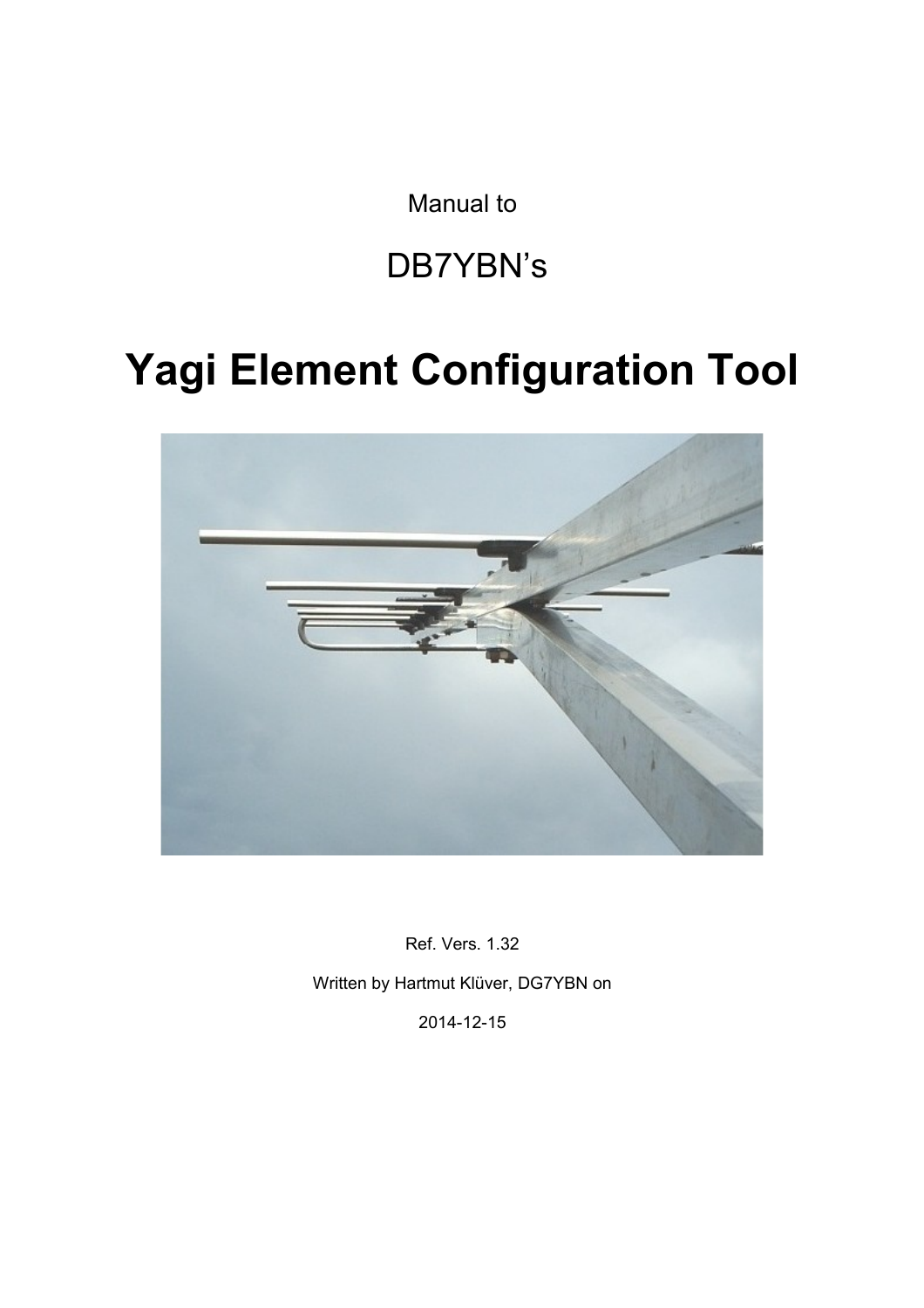# Index

| 27 |
|----|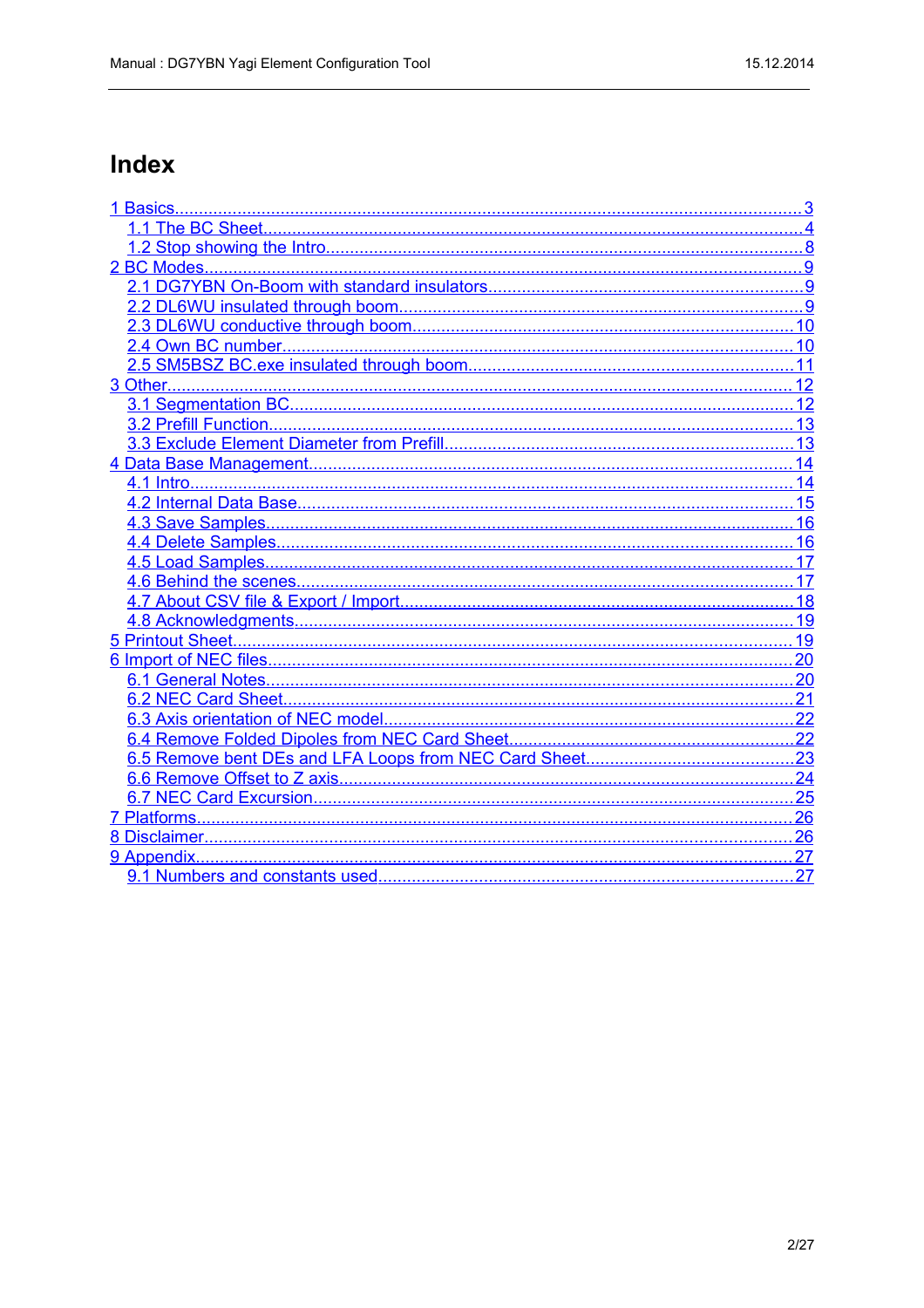# <span id="page-2-0"></span>**1 Basics**

Applying the right BC to a Yagi will ensure getting the most out of its patterns characteristic. Yagis that are carefully designed for certain properties must be built with exact element lengths to take full advantage of these properties. Otherwise you will either loose gain or, more important in my view, add antenna temperature when building with imperfectly compensated boom and insulator influence. It is the F/B and F/R ratios, which will suffer with highest numbers on most designs otherwise.

#### History

From a simple MS Excel sheet that added BC numbers for On-Boom mounted elements this project grew to a large Visual Basic for Applications powered file. Little by little I added other BCs, automated read-in of NEC files and a data base structure including export to a CSV file.

This project started in 2012, when I released vers. 1.0.1 as 'Elements on Boom Calculator' often referred to as 'BC Excel'. Since v. 1.24 I have renamed it to 'DG7YBN Yagi Element Configuration Tool' because today it holds much more features that a mere Boom Correction. Such as management of element positions on the boom with editable offset to boom ends or giving the elements centre position.

#### Meticulous Accuracy?

The Yagi Element Configuration Tool uses and produces numbers to two decimal places. You may ask how to produces these in the real world? My answer is, well you are not expected to necessarily, but note that every process or preliminary result is rounded in the input and calculation chain that finally puts out the to be cut element length. All these 'rounding derivations' will sum up. Sticking to two decimal numbers keeps up a lot more of accuracy down to the final number. And keeping to two decimal places does no harm. So I keep it accurate on high level. Until it is up to the final step, which is to cut the element.

Those who are well equipped with measurement tools and like to build for UHF are well advised to use or buy a calliper gauge of sufficient size and make plenty of use of it. Or stick to very conventional or wide band designs like the DL6WU series. I have been active building, measuring and plotting or consulting on number of highly developed 432 MHz Yagis for some years now. Among the Yagis handled where some of the most advanced designs present such as the EF7015, EF7017 and EF7023 by YU7EF, a 23 ele. LFA by G0KSC and my GTV 70-19. A delta of +/- 0.5 mm on the length of a number of elements makes a difference on most modern 70 cm designs if you want top performance and the right VSWR.

There are voices that mind that neither the last few 10<sup>th</sup> of dB in gain, nor a few dB in  $F/B$  or some Kelvin in Antenna Temperature would be of significant importance. But I say, now, when we have to cut elements off a long rod anyway, why not do it with the best of care for the right length and get the most from your self built antenna?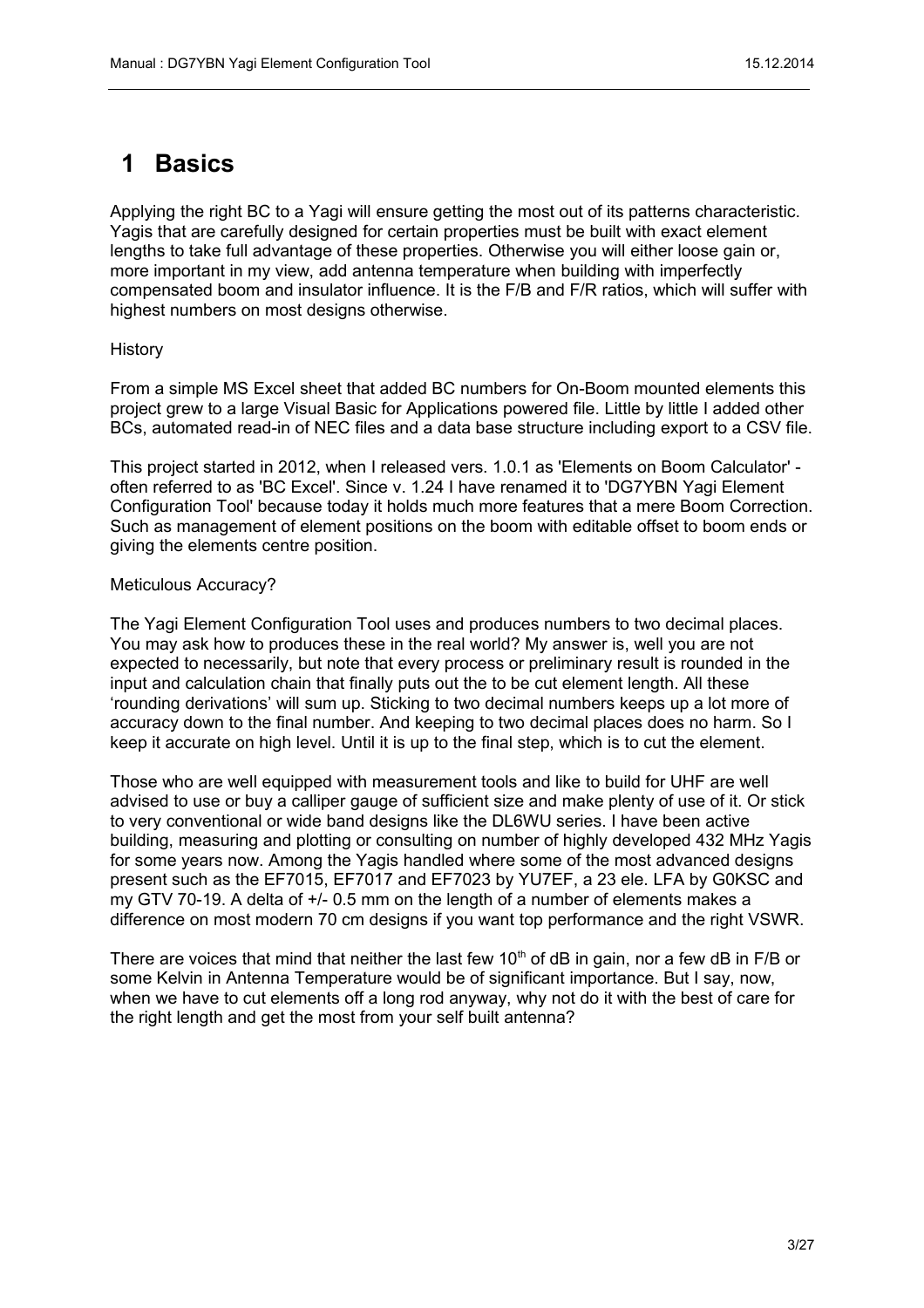## <span id="page-3-0"></span>*1.1 The BC Sheet*

The BC Sheet is the main sheet of the tool. It contains all the functions for BC computation and the necessary adjustments to this.

|                | Α                                  | B                                 | C                                                        | D                    | E                                                                                                                                    | F                | G                 | н                           |              | J                        | K.                          | L                                        | M                       | Ν                        |
|----------------|------------------------------------|-----------------------------------|----------------------------------------------------------|----------------------|--------------------------------------------------------------------------------------------------------------------------------------|------------------|-------------------|-----------------------------|--------------|--------------------------|-----------------------------|------------------------------------------|-------------------------|--------------------------|
| $\overline{1}$ |                                    |                                   | <b>DG7YBN BC Calculator</b>                              |                      |                                                                                                                                      |                  |                   |                             |              |                          |                             | Help Text Language<br>$\vert$<br>English | Get NEC file            | $\overline{\mathcal{E}}$ |
|                | 2 BC Manager<br>Boom Dim.          |                                   | State of Validation                                      |                      |                                                                                                                                      | Segm.-BC         |                   |                             |              |                          |                             | Manage Data Base > Load + CVS            |                         | $\overline{\phantom{a}}$ |
| 3              |                                    |                                   | $25 \times 25$ mm $\rightarrow$ $\rightarrow$ tested     |                      | $\left $ + 144 MHz $\left $ + +                                                                                                      | 144.6            |                   | + as with Auto Segm.        |              |                          | Edit Design Note            |                                          |                         |                          |
|                | Boom Shape                         |                                   | BC - Mode                                                |                      | No.of Ele.                                                                                                                           |                  |                   |                             |              |                          | 144 MHz GTV 2-12n ele. 8 mm |                                          | Save                    | $\mathcal{P}$<br>Del.    |
| $\overline{4}$ | Square                             | $-1$                              | 7YBN on Boom $\leftarrow$                                |                      | $12$ +                                                                                                                               | 144.2            |                   | $+$ with Segm. as designed  |              |                          | Rear & Front Offset         | Full Length                              | Effective true wL       |                          |
| 5              |                                    |                                   |                                                          |                      |                                                                                                                                      | 2,34             |                   | resulting SBC [mm]          | ?            | Boom $40 \rightarrow 40$ |                             | $\bullet$ 6954                           | $mm =$<br>3,31          |                          |
| 6              |                                    | Exclude<br>Ele. Diam. $\boxed{?}$ |                                                          | 1. Prefill           |                                                                                                                                      |                  |                   |                             |              |                          | 2. Calculate                | Copy to Print Sheet   3. Erase           |                         |                          |
| $\overline{7}$ |                                    |                                   |                                                          |                      | 凸                                                                                                                                    |                  |                   | $\triangledown$ Add the SBC |              |                          |                             |                                          |                         |                          |
| $\overline{8}$ |                                    | <b>Boom</b>                       | Boom                                                     | Insulator            | Element                                                                                                                              | Half             | Element           | Position                    |              | BBC+SBC: Position        |                             | Element                                  | Centre/Bore             |                          |
|                | $9$ [mm] => Shape                  |                                   | Dim.                                                     | height               | Diam.                                                                                                                                | Length           | Length            | in NEC                      | Base-BC      | Full BC                  | on Boom                     | Length                                   | Position                |                          |
| 10             |                                    |                                   | <---------------- Prefill Function only! --------------> |                      |                                                                                                                                      | NEC              | [mm]              | [mm]                        | [mm]         | [mm]                     | [mm]                        | [mm]                                     | [mm]                    |                          |
| 11<br>12       | Refl<br><b>DE</b>                  | Square<br>Square                  | 25 x 25<br>25 x 25                                       | ins.thru<br>ins.thru | 8.00<br>10.00                                                                                                                        | 504,00<br>476,00 | 1008,00<br>952,00 | 0.00<br>243,00              | 3,37<br>3,37 | 5,71<br>5,71             | 40.00<br>283,00             | 1013,71<br>957,71                        | 506,86<br>478,86        |                          |
| 13             | D <sub>1</sub>                     | Square                            | 25 x 25                                                  | ins.thru             | 8,00                                                                                                                                 | 474,00           | 948,00            | 428,00                      | 3,37         | 5,71                     | 468.00                      | 953,71                                   | 476,86                  |                          |
| 14             | D <sub>2</sub>                     | Square                            | 25 x 25                                                  | ins.thru             | 8,00                                                                                                                                 | 470,50           | 941.00            | 780,00                      | 3,37         | 5,71                     | 820.00                      | 946,71                                   | 473,36                  |                          |
| 15             | D <sub>3</sub>                     | Square                            | 25 x 25                                                  | ins.thru             | 8.00                                                                                                                                 | 459.00           | 918.00            | 1323.00                     | 3,37         | 5,71                     | 1363.00                     | 923.71                                   | 461,86                  |                          |
| 16             | D <sub>4</sub>                     | Square                            | 25 x 25                                                  | ins.thru             | 8.00                                                                                                                                 | 451,00           | 902.00            | 1968.00                     | 3,37         | 5,71                     | 2008.00                     | 907.71                                   | 453.86                  |                          |
| 17             | D <sub>5</sub>                     | Square                            | 25 x 25                                                  | ins.thru             | 8.00                                                                                                                                 | 445.50           | 891.00            | 2719.00                     | 3,37         | 5,71                     | 2759.00                     | 896.71                                   | 448.36                  |                          |
| 18             | D <sub>6</sub>                     | Square                            | 25 x 25                                                  | ins.thru             | 8,00                                                                                                                                 | 440,00           | 880.00            | 3542,00                     | 3,37         | 5.71                     | 3582,00                     | 885,71                                   | 442,86                  |                          |
| 19             | D7                                 | Square                            | 25 x 25                                                  | ins.thru             | 8,00                                                                                                                                 | 434,50           | 869.00            | 4394,00                     | 3,37         | 5,71                     | 4434,00                     | 874,71                                   | 437,36                  |                          |
| 20             | D <sub>8</sub>                     | Square                            | 25 x 25                                                  | ins.thru             | 8,00                                                                                                                                 | 432,00           | 864,00            | 5284,00                     | 3,37         | 5.71                     | 5324,00                     | 869.71                                   | 434.86                  |                          |
| 21             | D <sub>9</sub>                     | Square                            | 25 x 25                                                  | ins.thru             | 8.00                                                                                                                                 | 428,50           | 857,00            | 6239,00                     | 3,37         | 5,71                     | 6279,00                     | 862,71                                   | 431,36                  |                          |
| 22             | D <sub>10</sub>                    | Square                            | 25 x 25                                                  | ins.thru             | 6.00                                                                                                                                 | 417.00           | 834,00            | 6874.00                     | 3.37         | 5.71                     | 6914.00                     | 839.71                                   | 419,86                  |                          |
| 23             | D <sub>11</sub><br>D <sub>12</sub> |                                   |                                                          |                      |                                                                                                                                      |                  |                   |                             |              |                          | 6954.00                     |                                          |                         |                          |
| 24<br>25       | D <sub>13</sub>                    |                                   |                                                          |                      |                                                                                                                                      |                  |                   |                             |              |                          |                             |                                          |                         |                          |
| 26             | D <sub>14</sub>                    |                                   |                                                          |                      |                                                                                                                                      |                  |                   |                             |              |                          |                             |                                          |                         |                          |
| 27             | D <sub>15</sub>                    |                                   |                                                          |                      |                                                                                                                                      |                  |                   |                             |              |                          |                             |                                          |                         |                          |
| 28             | D <sub>16</sub>                    |                                   |                                                          |                      |                                                                                                                                      |                  |                   |                             |              |                          |                             |                                          |                         |                          |
| 29             | <b>D17</b>                         |                                   |                                                          |                      |                                                                                                                                      |                  |                   |                             |              |                          |                             |                                          |                         |                          |
| 30             | D <sub>18</sub>                    |                                   |                                                          |                      |                                                                                                                                      |                  |                   |                             |              |                          |                             |                                          |                         |                          |
| 31             | D <sub>19</sub>                    |                                   |                                                          |                      |                                                                                                                                      |                  |                   |                             |              |                          |                             |                                          |                         |                          |
| 32             | D <sub>20</sub>                    |                                   |                                                          |                      |                                                                                                                                      |                  |                   |                             |              |                          |                             |                                          |                         |                          |
| 33<br>34       | D <sub>21</sub><br><b>D22</b>      |                                   |                                                          |                      |                                                                                                                                      |                  |                   |                             |              |                          |                             |                                          |                         |                          |
| 35             | D <sub>23</sub>                    |                                   |                                                          |                      |                                                                                                                                      |                  |                   |                             |              |                          |                             |                                          |                         |                          |
| 36             | D <sub>24</sub>                    |                                   |                                                          |                      |                                                                                                                                      |                  |                   |                             |              |                          |                             |                                          |                         |                          |
| 37             | D <sub>25</sub>                    |                                   |                                                          |                      |                                                                                                                                      |                  |                   |                             |              |                          |                             |                                          |                         |                          |
| 38             | D <sub>26</sub>                    |                                   |                                                          |                      |                                                                                                                                      |                  |                   |                             |              |                          |                             |                                          |                         |                          |
| 39             | <b>D27</b>                         |                                   |                                                          |                      |                                                                                                                                      |                  |                   |                             |              |                          |                             |                                          |                         |                          |
| 40             | D28                                |                                   |                                                          |                      |                                                                                                                                      |                  |                   |                             |              |                          |                             |                                          |                         |                          |
| 41             | D <sub>29</sub>                    |                                   |                                                          |                      |                                                                                                                                      |                  |                   |                             |              |                          |                             |                                          |                         |                          |
| 42             | D30                                |                                   |                                                          |                      |                                                                                                                                      |                  |                   |                             |              |                          |                             |                                          |                         |                          |
| 43             | D31                                |                                   |                                                          |                      |                                                                                                                                      |                  |                   |                             |              |                          |                             |                                          |                         |                          |
| 44<br>$\sim$   | D32                                |                                   |                                                          |                      |                                                                                                                                      |                  |                   |                             |              |                          |                             |                                          |                         |                          |
|                |                                    |                                   |                                                          |                      | It (+ + + N DG7YBN_BC_sheet / Pictured_Instructions / Printout_Sheet / NEC_Card / Blank_1 / Blank_2 /FAQ / Release_Notes / Get_Sym / |                  |                   |                             |              |                          |                             |                                          | $\overline{\mathbf{K}}$ |                          |

The 'BC\_Sheet' is organised in a header and a workspace section.

• Header: from left to right BC Manager, green field; Segm.-BC, light grey field; other and Data Base management & NEC import on left side

Workspace: from left to right :

- Prefill Area : (green // white) as first four columns: holding Boom Parameter and Elem. Diameter
- Geometry section : (yellow) holding elem. lengths and positions on boom
- Output BC : (light blue) computed BC as Base-BC without SBC and Base-BC with added SBC
- Output Boom Position and corrected elem. length (grey) : Position on boom, corrected element length using the BBC + SBC and element centre position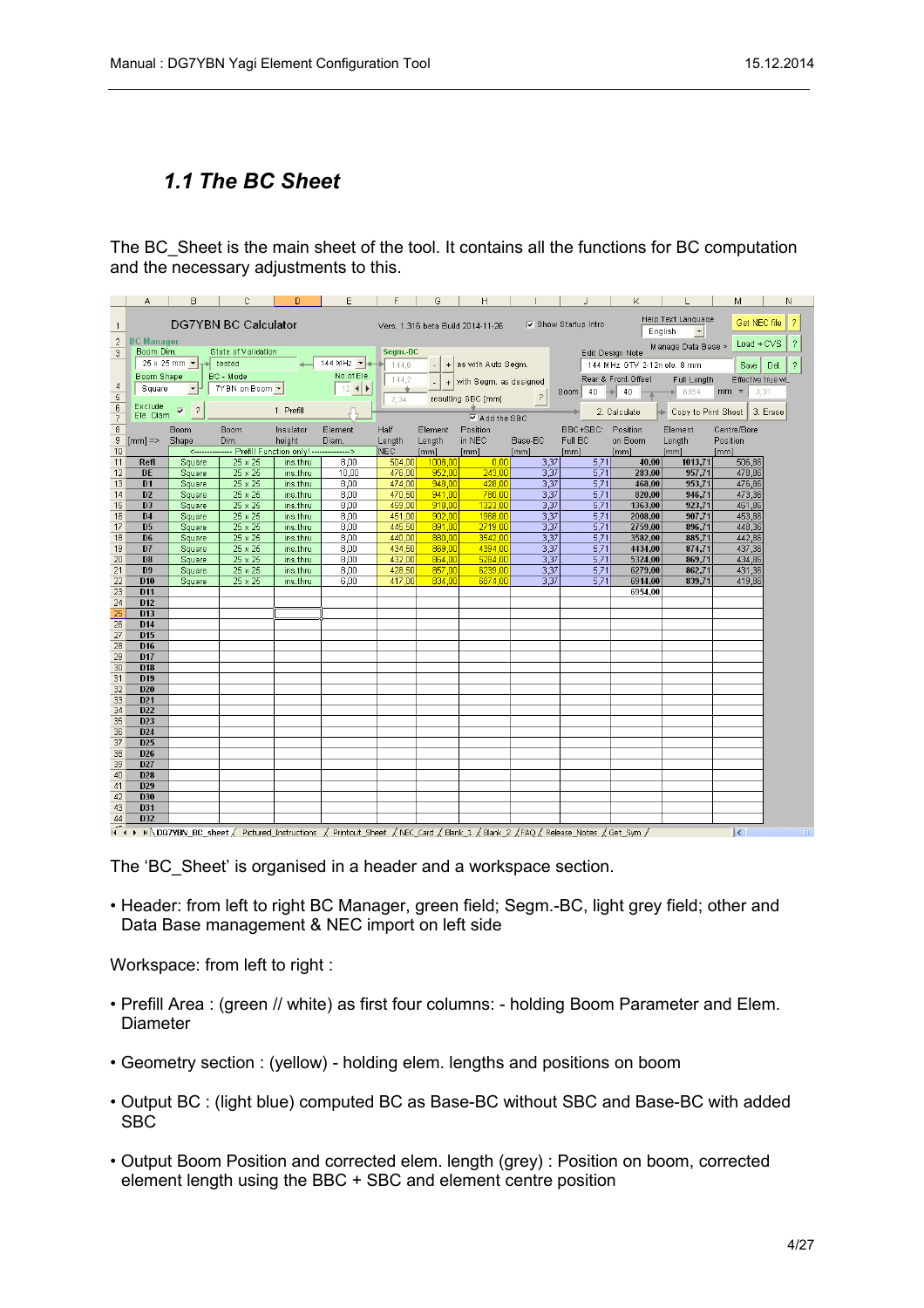• Prefill Section

The Prefill section can effectively be used with the 'BC Manager's selection options. 'No. of Ele.' on the right is Number of Elements a to be entered design contains. The Prefill Function will fill in rows up to the given number of elements. In this example we see a 12 element Yagi, thus 'No. of Ele.' is adjusted to '12' and Prefill fills in rows [Refl, DE, D1 to D10] with chosen boom cross section dimensions, form (square / round) and, in case of DG7YBN On-Boom-BC, the height of the standard insulators the BC was derived with.

| <b>BC Manager</b>     |                              |            |
|-----------------------|------------------------------|------------|
| Boom Dim.             | State of Validation          |            |
| 25 x 25 mm -          | tested                       | 144 MHz    |
| Boom Shape            | <b>BC</b> - Mode             | No.of Ele. |
| Square                | $7YBN$ on Boom $\rightarrow$ |            |
| Exclude<br>Ele. Diam. | 1. Prefill                   |            |

|                    | Boom   | Boom                                                      | Insulator     | Element |
|--------------------|--------|-----------------------------------------------------------|---------------|---------|
| $[mm] \Rightarrow$ | Shape  | Dim.                                                      | <b>Height</b> | Diam.   |
|                    |        | <---------------- Prefill Function only! ---------------> |               |         |
| Refl               | Square | 25 x 25                                                   | 1,70          | 8,00    |
| DE                 | Square | 25 x 25                                                   | 1,70          | 10,00   |
| D <sub>1</sub>     | Square | 25 x 25                                                   | 1,70          | 8,00    |
| D <sub>2</sub>     | Square | 25 x 25                                                   | 1,70          | 8,00    |
| D <sub>3</sub>     | Square | 25 x 25                                                   | 1,70          | 8,00    |
| D <sub>4</sub>     | Square | 25 x 25                                                   | 1,70          | 8,00    |
| D <sub>5</sub>     | Square | 25 x 25                                                   | 1,70          | 8,00    |
| D <sub>6</sub>     | Square | 25 x 25                                                   | 1,70          | 8,00    |
| D7                 | Square | 25 x 25                                                   | 1,70          | 8,00    |
| D <sub>8</sub>     | Square | 25 x 25                                                   | 1,70          | 8,00    |
| D <sub>9</sub>     | Square | 25 x 25                                                   | 1,70          | 8,00    |
| D <sub>10</sub>    | Square | 25 x 25                                                   | 1,70          | 8,00    |
| D <sub>11</sub>    |        |                                                           |               |         |
| D <sub>12</sub>    |        |                                                           |               |         |
| D <sub>13</sub>    |        |                                                           |               |         |
| D <sub>14</sub>    |        |                                                           |               |         |
| D <sub>15</sub>    |        |                                                           |               |         |

The BC sheet will only compute up to the last coloured line or row. Go back to the full screenshot image of the BC sheet and find all three sections to be coloured to the line holding the numbers of D10 = element #12.

• Geometry Section

The Geometry section is where you enter element lengths and positions on boom as in the NEC file or from given table or measured Yagi. Note: Position starts with ZERO = 0 for the Refl.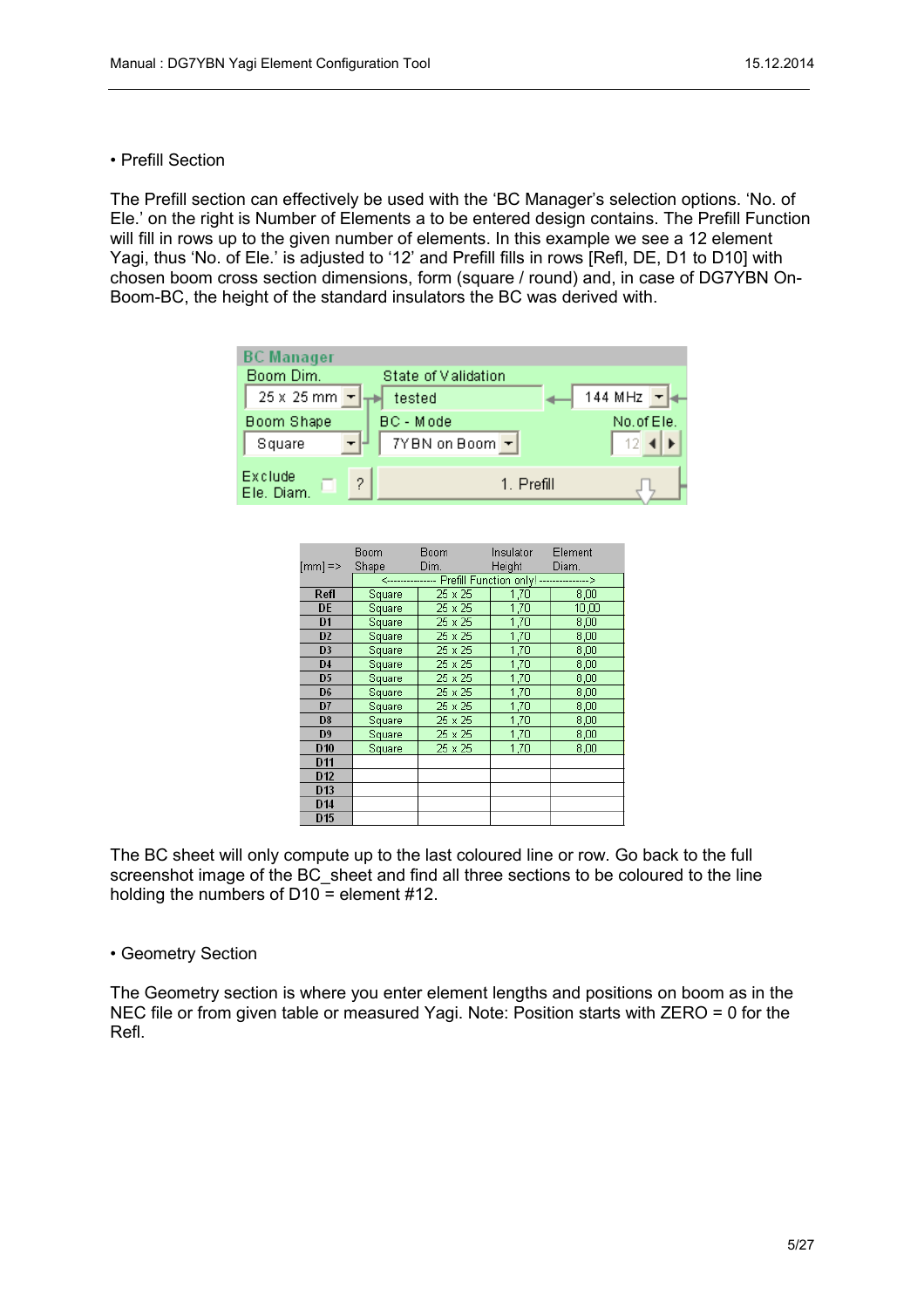| Half       | Element | Position |
|------------|---------|----------|
| Length     | Length  | in NEC   |
| <b>NEC</b> | [mm]    | [mm]     |
| 504.00     | 1008,00 | 0.00     |
| 476,00     | 952.00  | 243,00   |
| 474.00     | 948,00  | 428.00   |
| 470.50     | 941,00  | 780,00   |
| 459.00     | 918.00  | 1323.00  |
| 451,00     | 902.00  | 1968,00  |
| 445,50     | 891,00  | 2719,00  |
| 440,00     | 880.00  | 3542.00  |
| 434,50     | 869,00  | 4394,00  |
| 432.00     | 864,00  | 5284,00  |
| 428,50     | 857,00  | 6239.00  |
| 417,00     | 834,00  | 6874,00  |
|            |         |          |

When entering numbers from a NEC table by hand one commonly needs to double numbers as usually the wire ends are given symmetrically around the boom running down the x-axis.

In this sheet the columns 'Half Length in NEC' and 'Element Length [mm]' are corresponding in a way that whatever number is entered first – the other is complete automatically. Use it for either convenient fill in from a NEC model table or as 'helping hand' when entering numbers form a given design into a NEC geometry table.

#### • Output BC Section

Clicking Button 'Calc.' will fill the rows of this section with computed BC (Base-BC), added Segmentation-BC (BBC+SBC) = Full BC, Element Position on Boom with rear and front Offsets per 'Boom Section' and Centre Position on Elements.

| Copy to Print Sheet   3. Erase |
|--------------------------------|
|--------------------------------|

Button 'Copy to Print Sheet' puts all data to the Print Sheet. Button 'Erase' clears this section of computed numbers.

| Base-BC<br>[mm] | BBC+SBC:<br>Full BC<br>[mm] | Position<br>on Boom<br>[mm] | Element<br>Length<br>[mm] | Centre/Bore<br>Position<br>[mm] |
|-----------------|-----------------------------|-----------------------------|---------------------------|---------------------------------|
|                 |                             |                             |                           |                                 |
|                 |                             |                             |                           |                                 |
|                 |                             |                             |                           |                                 |
|                 |                             |                             |                           |                                 |
|                 |                             |                             |                           |                                 |
|                 |                             |                             |                           |                                 |
|                 |                             |                             |                           |                                 |
|                 |                             |                             |                           |                                 |
|                 |                             |                             |                           |                                 |
|                 |                             |                             |                           |                                 |
|                 |                             |                             |                           |                                 |
|                 |                             |                             |                           |                                 |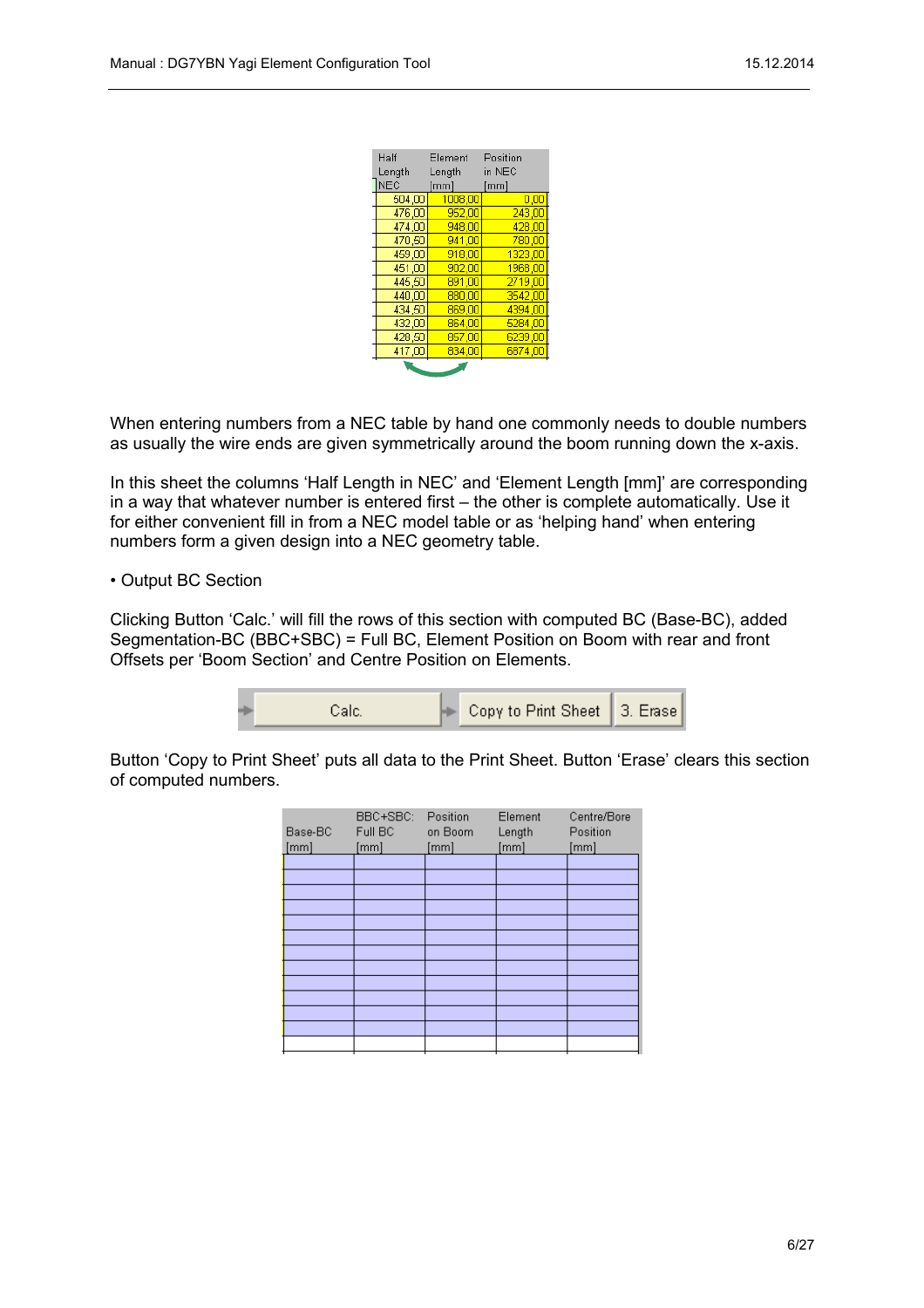#### • Boom Numbers

|                  | Rear & Front Offset | Full Length                    |             | Effective true wL |
|------------------|---------------------|--------------------------------|-------------|-------------------|
| $\text{Boom}$ 30 | $\Rightarrow$ 30    | 4176                           | $mm = 6.93$ |                   |
|                  | Calc. BSZ           | Copy to Print Sheet   3. Erase |             |                   |

Enter Offsets to rear and front end of boom to your like. Find full length displayed in millimetres and wave length according chosen band.



| ത⊹   | Rear & Front Offset<br>40 | Full Length<br>6954) | Effective true wl<br>3,31<br>mm |  |
|------|---------------------------|----------------------|---------------------------------|--|
|      | 2. Calculate              | Copy to Print Sheet  | 3. Erase                        |  |
|      | Position                  | Element              | Centre/Bore                     |  |
|      | on Boom                   | Length               | Position                        |  |
|      | [mm]                      | ˈmm]                 | [mm]                            |  |
| 5.71 | [40.00]                   | 1013.71              | 506,86                          |  |
| 5,71 | 283.00                    | 957.71               | 478,86                          |  |
| 5.71 | 468,00                    | 953,71               | 476,86                          |  |
| 5,71 | 820,00                    | 946,71               | 473,36                          |  |
| 5,71 | 1363.00                   | 923,71               | 461,86                          |  |
| 5,71 | 2008,00                   | 907,71               | 453,86                          |  |
| 5,71 | 2759,00                   | 896,71               | 448,36                          |  |
| 5.71 | 3582.00                   | 885,71               | 442.86                          |  |
| 5,71 | 4434,00                   | 874,71               | 437,36                          |  |
| 5,71 | 5324,00                   | 869.71               | 434,86                          |  |
| 5,71 | 6279,00                   | 862,71               | 431,36                          |  |
| 5,71 | 6914.00                   | 839,71               | 419,86                          |  |
|      | 6954.00                   |                      |                                 |  |

Enter boom tube end offsets on rear and front end of the to be built Yagi. To edit these textboxes click into them with your mouse and type in a new number.

To process new entries the '2. Calculate' button must be clicked.

Find the first wire = reflector and complete set of elements shifted from position = 0 to the rear boom end offset. Find the boom length for building below last element position and in textbox 'Full Length'.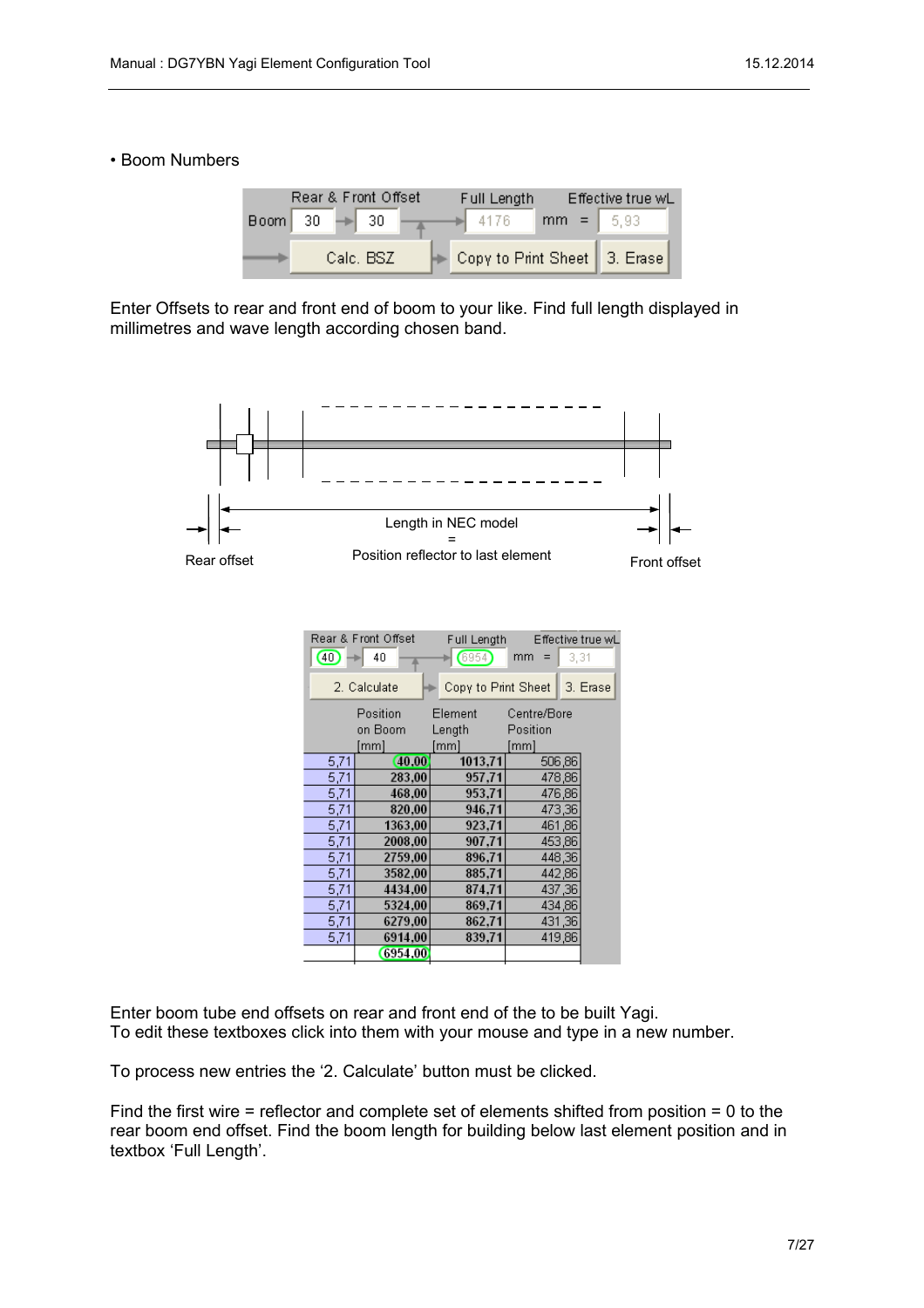For analysts the Yagi Element Configuration Tool also the shows the effective length, as the electrical length without the rear and front offsets expressed in wave lengths (wL). The Tool uses c = 299.792.458 m/s for computing the wave length.

#### <span id="page-7-0"></span>*1.2 Stop showing the Intro*

**▽** Show Startup Intro Vers. 1.316 beta Build 2014-11-26

The Yagi Element Configuration Tool shows 3 pop-up Messages during the start up procedure. Please read then carefully, but once you have done that you might want to start your sessions without having to wait for these messages to pass.

Just unhook the 'Show Startup Intro' option and set an end to this procedure for next start up, provided you save your copy of this tool.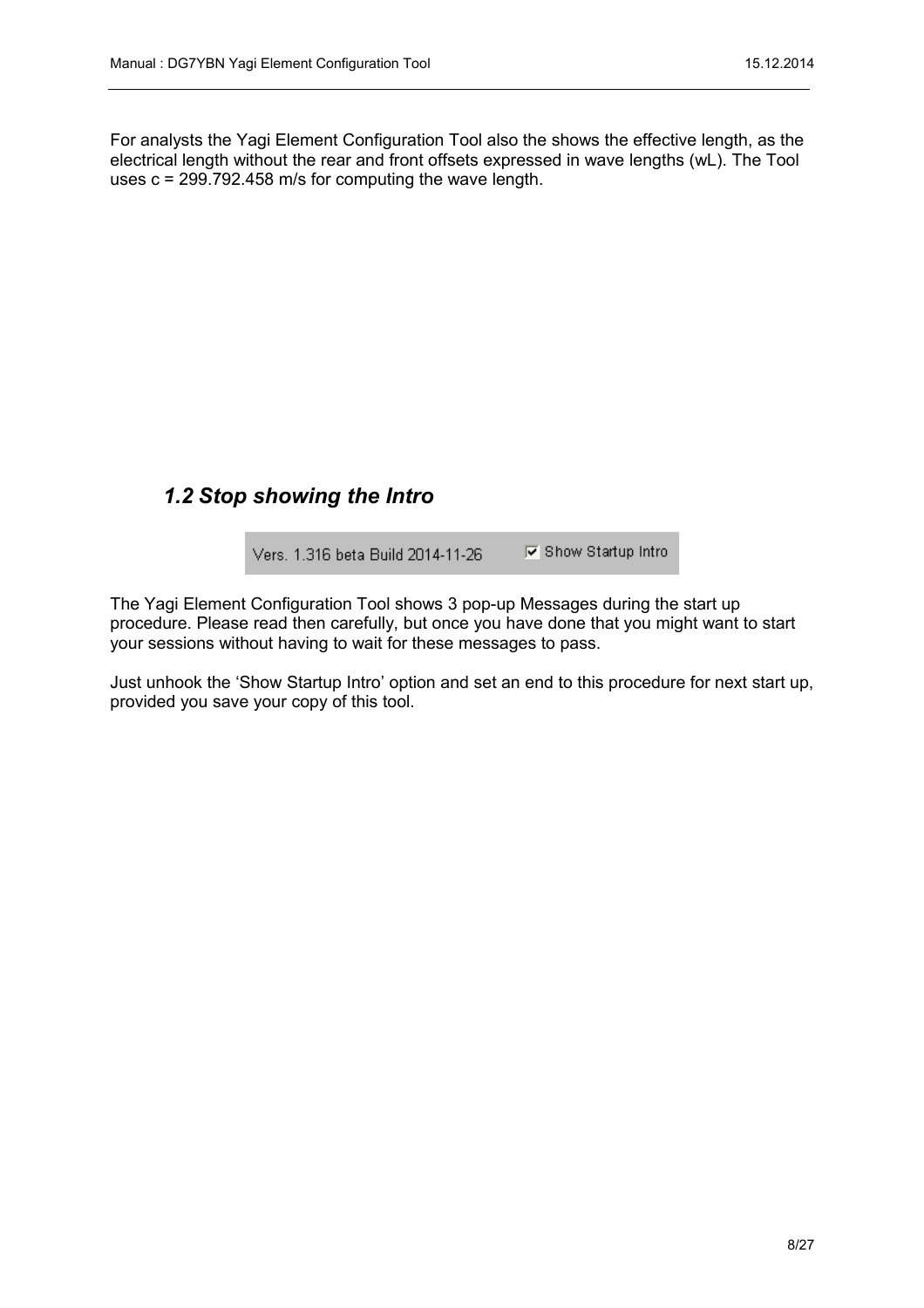## <span id="page-8-2"></span>**2 BC Modes**

#### <span id="page-8-1"></span>*2.1 DG7YBN On-Boom with standard insulators*

| Boom Dim.                       | State of Validation          |                       |
|---------------------------------|------------------------------|-----------------------|
| $25 \times 25$ mm $\frac{1}{2}$ | tested                       | 144 MHz $\rightarrow$ |
| Boom Shape                      | <b>BC</b> - Mode             | No. of Ele.           |
| Square                          | $7YBN$ on Boom $\rightarrow$ |                       |
|                                 |                              |                       |
| Exclude<br>Ele. Diam.           | 1. Prefill                   |                       |

A BC for use with standard plastic insulators made from furnace black Polyamide (PA 6) plus using a long shafted screw M3 all through the boom to keep element and insulator in place. Best results are yielded using pre defined element diameters of 8 mm (2 m band) respectively 6 mm (70 cm band). With these configurtions I have done extensive testing and verification (s. Dubus Technik X). It will work for minor diameter derivations like from 8 to 6 mm with very little offset too.

Not checking the 'Exclude Ele. Diam' box means that the prefill function will overwrite whatever diameters for elements an imported or filled in model geometry had brought with it to the 8 / 6 mm standard depending on band chosen.

The element diameter is not a parameter in the DG7YBN On-Boom BC. Hence the numbers given, filled in or imported in this row have a documentation purpose only. BC numbers applied are gained from antenna measuring. Due to varying heights of the proposed insulators for different boom dimensions no formula can be set up here.

## <span id="page-8-0"></span>*2.2 DL6WU insulated through boom*

| Boom Dim.                    | State of Validation |            |                |            |
|------------------------------|---------------------|------------|----------------|------------|
| $25 \times 25$ mm $\text{-}$ | tested              |            | 144 MHz $\sim$ |            |
| Boom Shape                   | BC - Mode           | Ele.Diam.  |                | No.of Ele. |
| Square                       | 6WU insulated       |            |                |            |
| Exclude<br>2<br>Ele, Diam.   |                     | 1. Prefill |                |            |

This Mode uses the well known formula published by DL6WU / G3SEK for length correction of elements mounted insulated through boom. Note that no difference is made out between round and square boom shape with the DL6WU /G3SEK formula for insulated through boom.

The element diameter is not a parameter in the DL6WU / G3SEK formula. Hence the numbers given, filled in or imported in this row have a documentation purpose only.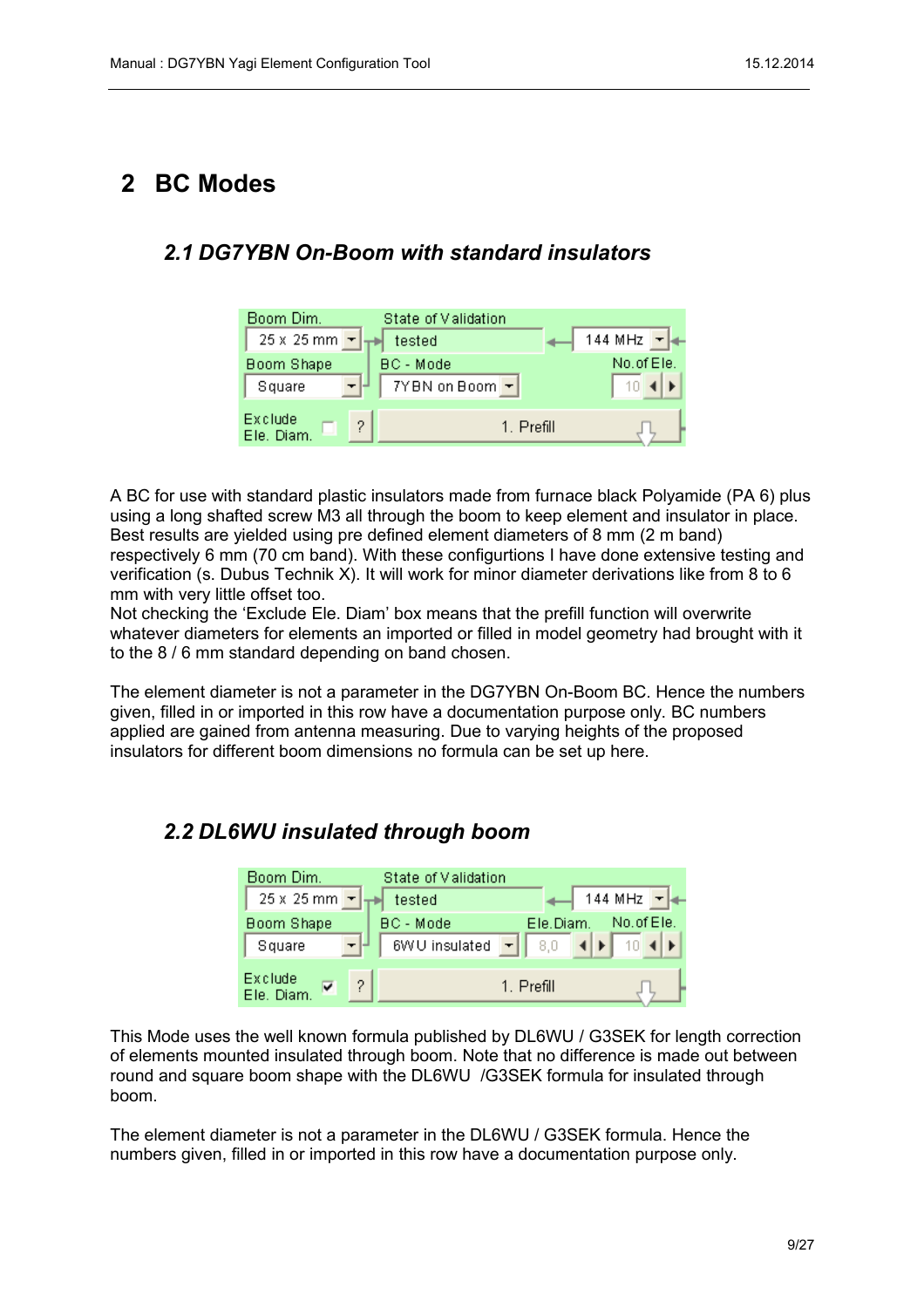## <span id="page-9-1"></span>*2.3 DL6WU conductive through boom*

| Boom Dim.                                  | State of Validation         |                       |             |
|--------------------------------------------|-----------------------------|-----------------------|-------------|
| $25 \times 25$ mm $\vert \mathbf{r} \vert$ | tested                      | 144 MHz $\rightarrow$ |             |
| Boom Shape                                 | BC - Mode                   | Ele Diam.             | No. of Ele. |
| $-1$<br>Square                             | 6WU conductive $\mathbf{v}$ | 8,0                   |             |
| Exclude<br>Ω<br>Ele, Diam.                 |                             | 1. Prefill            |             |

This Mode uses the well known formula published by DL6WU / G3SEK for length correction of elements mounted conductive through boom.

Note (i) that no difference is made out between round and square boom shape with the DL6WU /G3SEK formula for insulated through boom; (ii) the difference between the 'insulated' and 'conductive' fastening correction is a fixed factor 2 for all frequencies and boom dimensions.

The element diameter is not a parameter in the DL6WU / G3SEK formula. Hence the numbers given, filled in or imported in this row have a documentation purpose only.

#### <span id="page-9-0"></span>*2.4 Own BC number*

| Boom Dim.                       | State of Validation |                         |
|---------------------------------|---------------------|-------------------------|
| $25 \times 25$ mm $\rightarrow$ | tested              | 144 MHz $\rightarrow$   |
| Boom Shape                      | BC - Mode           | No.of Ele.<br>Ele.Diam. |
| Square                          | Own Number          |                         |
| Exclude<br>2<br>Ele. Diam       | Own BC              | 1. Prefill              |

In this mode you may enter whatever Boom Correction you want as own number to suit not included building styles, experiments or while yourself testing for an new BC. Or simply to use this tool with DJ9BV, I0JXX or other BC. The number you adjust in the 'Own BC' textbox and the element length are added. The SBC can be added as an option, depending on hooking the 'Add SBC' option.

| Segm.-BC |  |                             |   |
|----------|--|-----------------------------|---|
| 144.6    |  | $+$ as with Auto Segm.      |   |
| 144.2    |  | with Segm. as designed      |   |
| 2.34     |  | resulting SBC [mm]          | 2 |
|          |  | $\triangledown$ Add the SBC |   |

Example: Own BC is 3.4 mm, SBC is 2.34 mm, may the elem. length be 980.0 mm. This will result in  $980.0 + 3.40 + 2.34 = 985.34$  mm of corrected elem. length.

The element diameter for computing corrected element lengths is not a parameter to this BC mode. There is one sole BC number applied on the complete set of elements which must be assumed to have same or 'not to far astray' diameters. Use Prefill to fill in identical numbers for all elements or edit as suitable for own purpose and documentation.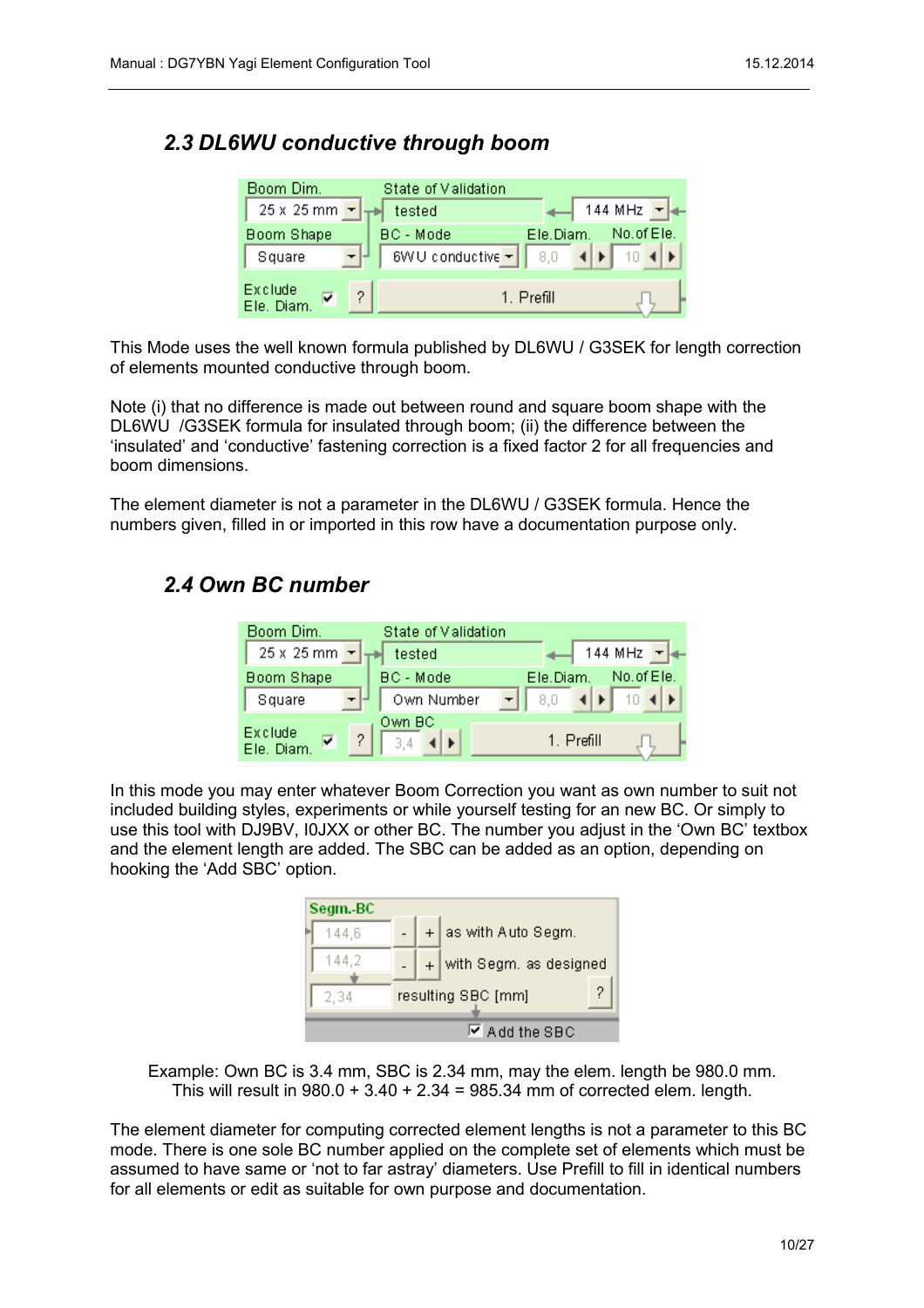# <span id="page-10-0"></span>*2.5 SM5BSZ BC.exe insulated through boom*

| <b>D</b> OUTPUT.BC - Editor                                                           |                                                                                   |                                                                                   |                                                                              |                                                                                         |                                                                                                    |                                                                                                      |                                                                               |                                                                                                                                               |  |
|---------------------------------------------------------------------------------------|-----------------------------------------------------------------------------------|-----------------------------------------------------------------------------------|------------------------------------------------------------------------------|-----------------------------------------------------------------------------------------|----------------------------------------------------------------------------------------------------|------------------------------------------------------------------------------------------------------|-------------------------------------------------------------------------------|-----------------------------------------------------------------------------------------------------------------------------------------------|--|
| Datei                                                                                 |                                                                                   | Bearbeiten Format Ansicht ?                                                       |                                                                              |                                                                                         |                                                                                                    |                                                                                                      |                                                                               |                                                                                                                                               |  |
|                                                                                       |                                                                                   | Boom corrections for                                                              | 144.100 MHZ                                                                  |                                                                                         |                                                                                                    |                                                                                                      |                                                                               |                                                                                                                                               |  |
| Boom<br>shape<br>Quadr<br>Quadr<br>Ouadr<br>Quadr<br>Ouadr<br>Quadr<br>Quadr<br>Quadr | Boom<br>D<br>(mm)<br>25.4<br>25.4<br>25.4<br>25.4<br>25.4<br>25.4<br>25.4<br>25.4 | wall<br>thickness<br>(mm)<br>1.5<br>1.5<br>1.5<br>1.5<br>1.5<br>1.5<br>1.5<br>1.5 | Hole<br>diam<br>(mm)<br>7.9<br>7.9<br>7.9<br>7.9<br>7.9<br>7.9<br>7.9<br>7.9 | Element<br>diam<br>(mm)<br>6.35<br>6.35<br>6.35<br>6.35<br>6.35<br>6.35<br>6.35<br>6.35 | Element<br>lenath<br>(mm)<br>1014.0<br>982.4<br>953.2<br>932.4<br>918.0<br>899.4<br>876.8<br>858.4 | Dist to<br>boom end<br>(mm)<br>30.0<br>489.0<br>620.0<br>1042.0<br>1716.0<br>1494.0<br>725.0<br>30.0 | Boom<br>corr.<br>(mm)<br>4.3<br>5.7<br>5.6<br>5.5<br>5.5<br>5.4<br>5.2<br>3.7 | Corrected<br>element<br>(mm)<br>1018.287695<br>988.097201<br>958.777194<br>937.913251<br>923.464912<br>904.764833<br>882.006976<br>862.088017 |  |
|                                                                                       |                                                                                   |                                                                                   |                                                                              |                                                                                         |                                                                                                    |                                                                                                      |                                                                               |                                                                                                                                               |  |
|                                                                                       |                                                                                   |                                                                                   |                                                                              |                                                                                         |                                                                                                    |                                                                                                      |                                                                               | Zeile 1, Spalte 1                                                                                                                             |  |

Screenshot of the original SM5BSZ Fortran based BC.exe.

BC.exe uses frequency, booms shape (round / square), booms outer dimensions, booms wall thickness, diameter of hole in boom to fit insulators, element diameter & length and distance of elem. position to *nearest* boom end as parameters.



With SM5BSZ BC mode the element diameter of **each** individual element row is read and used to produce the individual BC. In contrast to other BC in BC.exe the element diameter is an integral parameter. In this BC Mode it is possible to use different element diameters for each row as long as they fit same hole diameter and min./max. numbers at frequency and boom dimension.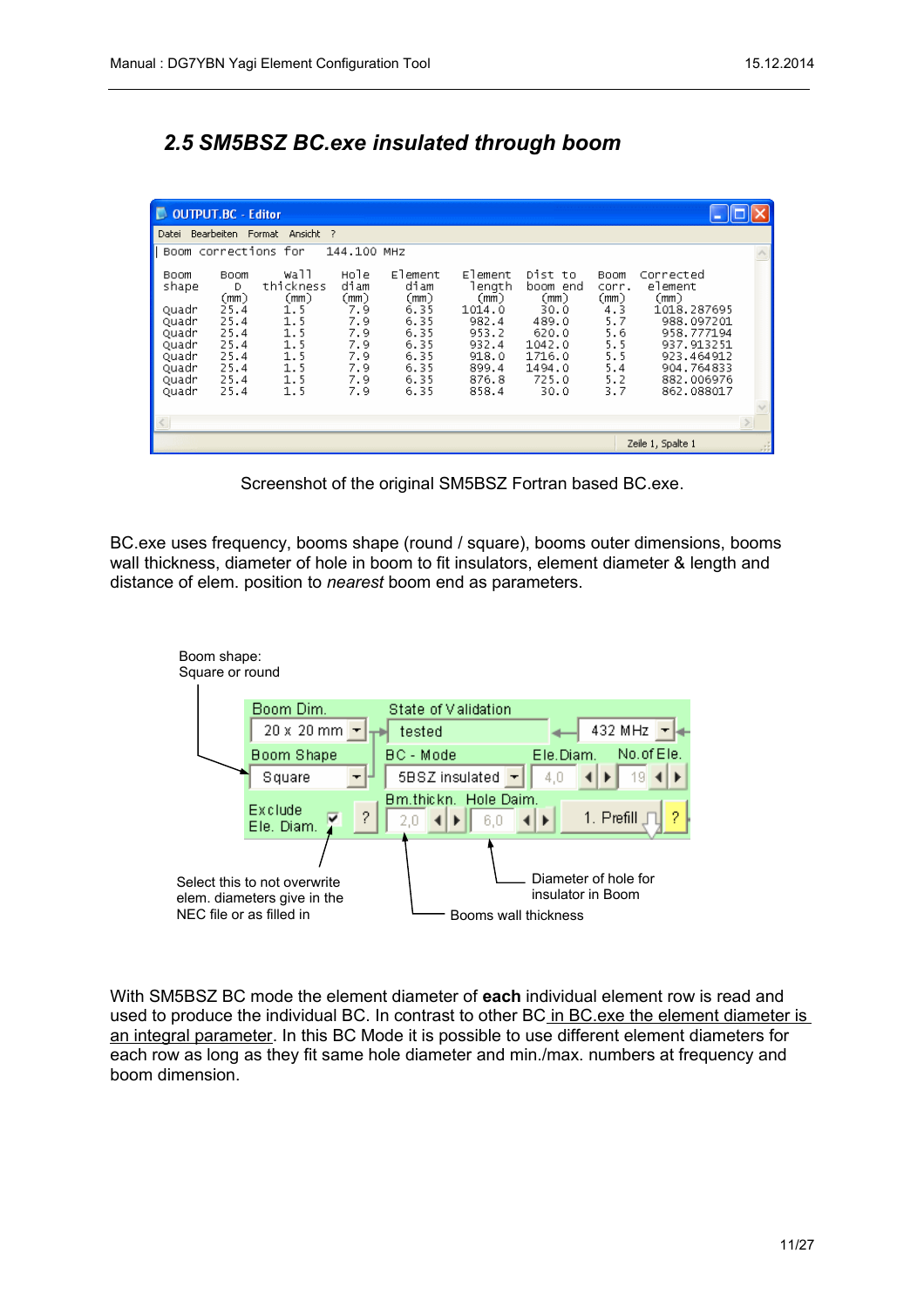# <span id="page-11-1"></span>**3 Other**

## <span id="page-11-0"></span>*3.1 Segmentation BC*

The Segmentation BC (SBC) is an additional length correction that works on the frequency derivation, that NEC computed SWR and Return Losses show, when the models wire segmentation is changed.



Find Base-BC and 'Full BC' as Base-BC + SBC in the table

| Element | Position |         | BBC+SBC: |
|---------|----------|---------|----------|
| Length  | in NEC   | Base-BC | Full BC  |
| [mm]    | [mm]     | [mm]    | [mm]     |
| 335,00  | 0.00     | 4.65    | 6,45     |
| 315,00  | 104,50   | 6.66    | 8.46     |
| 316,30  | 153,00   | 5,34    |          |
| 313,00  | 246,00   | 5.37    |          |
| 303.00  | 428.00   | 5.28    |          |

Example: A highly segmented 144 MHz Yagi design models simulation shows best RL at 144.3 MHz. A simulation of same design model using EZNEC 'Auto Segmentation' function at 144.1 MHz on that model shows best RL shifts up to 144.7 MHz

SBC = delta freq. \* Factor = 0.4 MHz \* 5.85 mm/MHz = 2.3 mm

For factors used per band see appendix.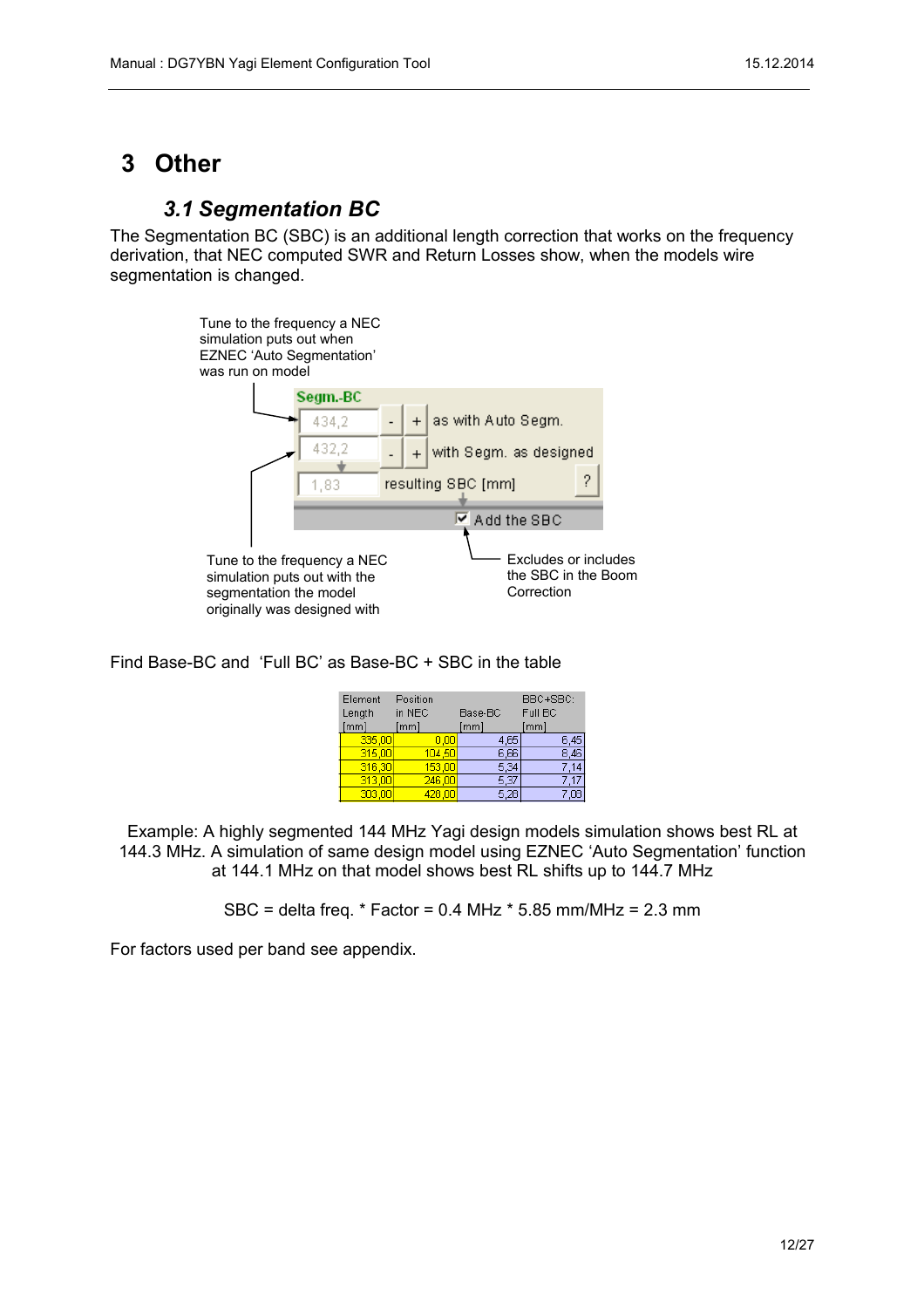#### <span id="page-12-1"></span>*3.2 Prefill Function*

| Exclude:           | $E$ le. Diam. $\Box$ ? | Own BC<br>$\left  \cdot \right $<br>$3.4 -$               | 1. Prefill          |                  |
|--------------------|------------------------|-----------------------------------------------------------|---------------------|------------------|
| $[mm] \Rightarrow$ | Boom<br>Shape          | Boom<br>Dim.                                              | Insulator<br>height | Element<br>Diam. |
|                    |                        | <---------------- Prefill Function only! ---------------> |                     |                  |
| Refl               | Square                 | 25 x 25                                                   | 1,70                | 8,00             |
| <b>DE</b>          | Square                 | 25 x 25                                                   | 1.70                | 10.00            |
| D <sub>1</sub>     | Square                 | 25 x 25                                                   | 1,70                | 8,00             |
| D <sub>2</sub>     | Square                 | 25 x 25                                                   | 1,70                | 8,00             |
| D <sub>3</sub>     | Square                 | 25 x 25                                                   | 1.70                | 8,00             |
| D <sub>4</sub>     | Square                 | 25 x 25                                                   | 1,70                | 8,00             |
| D <sub>5</sub>     | Square                 | 25 x 25                                                   | 1,70                | 8.00             |
| D <sub>6</sub>     | Square                 | 25 x 25                                                   | 1,70                | 8,00             |
| D7                 | Square                 | 25 x 25                                                   | 1,70                | 8,00             |
| D <sub>8</sub>     | Square                 | 25 x 25                                                   | 1,70                | 8,00             |
|                    |                        |                                                           |                     |                  |

With using the 'Prefill' function the number of rows as defined as 'No. of Ele.' is automatically filled in with

- Boom Shape
- Boom Dimension
- Insulator height (if on-boom-BC mode is selected)
- Element Diameter (if not excluded, s. § Exclude Element Diameter from Prefill)

#### <span id="page-12-0"></span>*3.3 Exclude Element Diameter from Prefill*

With parameter Element Diameter excluded\* from Prefill the column 'Element Diam.' shows a **white** background colour -as a sign that only the green field, columns 'Boom Shape', Boom Dim.' and 'Insulator Height' are subject to be filled in with numbers taken from the green field above.

| Boom Dim.                 |                                              | State of Validation                                       |            |                                                            | Segm.-BC   |
|---------------------------|----------------------------------------------|-----------------------------------------------------------|------------|------------------------------------------------------------|------------|
|                           | $25 \times 25$ mm $\leftarrow$ $\rightarrow$ | tested                                                    |            | 144 MHz $\mathbf{H}$                                       | 144.6      |
| <b>Boom Shape</b>         |                                              | BC - Mode                                                 | Ele.Diam.  | No.of Ele.                                                 | 144.2      |
| Square                    |                                              | Own Number                                                |            | $\mathbf{F}$ 8.0 $\mathbf{A}$ 10 $\mathbf{A}$ $\mathbf{F}$ |            |
|                           |                                              | Own BC                                                    |            |                                                            | 2.34       |
| Exclude<br>Ele. Diam.     | $\sqrt{2}$<br>⊽                              | 3.4 $\blacktriangleleft$ $\blacktriangleright$ $\rfloor$  | 1. Prefill |                                                            |            |
|                           | Boom                                         | Boom                                                      | Insulator. | Element                                                    | Half       |
| $\text{[mm]} \Rightarrow$ | Shape                                        | Dim.                                                      | height     | Diam.                                                      | Length     |
|                           |                                              | <---------------- Prefill Function only! ---------------> |            |                                                            | <b>NEC</b> |
| Refl                      | Square                                       | 25 x 25                                                   | 1,70       | 8,00                                                       | 512,00     |
| <b>DE</b>                 | Square                                       | 25 x 25                                                   | 1,70       | 10,00                                                      | 498,00     |
| D1                        | Square                                       | 25 x 25                                                   | 1,70       | 8,00                                                       | 477,50     |
| D <sub>2</sub>            | Square                                       | 25 x 25                                                   | 1,70       | 8,00                                                       | 474,00     |
| D <sub>3</sub>            | Square                                       | 25 x 25                                                   | 1,70       | 8,00                                                       | 461,00     |
| D <sub>4</sub>            | Square                                       | 25 x 25                                                   | 1,70       | 8,00                                                       | 453,00     |
| D <sub>5</sub>            | Square                                       | 25 x 25                                                   | 1,70       | 8,00                                                       | 444,50     |
| D <sub>6</sub>            | Square                                       | 25 x 25                                                   | 1,70       | 8,00                                                       | 439,00     |
| D7                        | Square                                       | 25 x 25                                                   | 1,70       | 8,00                                                       | 430,00     |
| D <sub>8</sub>            | Square                                       | 25 x 25                                                   | 1,70       | 8,00                                                       | 419,00     |
| D <sub>9</sub>            |                                              |                                                           |            |                                                            |            |
|                           |                                              |                                                           |            |                                                            |            |

\*) to understand the meaning of this it might take a little excurse to the history of this MS Excel: The first version enclosed the DG7YBN On-Boom BC mode only. Which I though to put out very correct numbers for the element diameters I had set it up with. Hence I programmed the prefill function in a way that it would overwrite any suggested other element diameters except for 8 mm on 144 MHz and 6 mm on 432 MHz.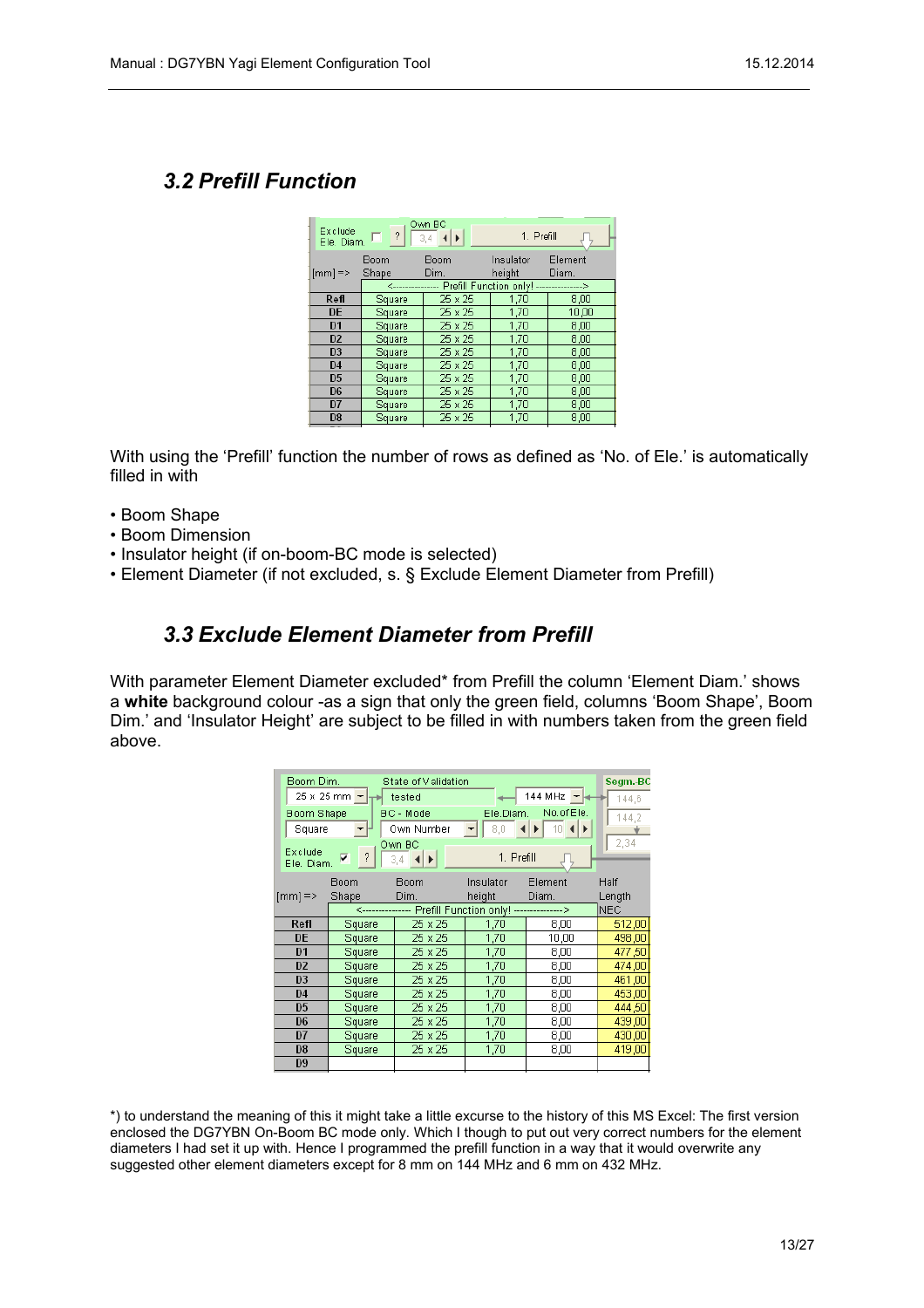With parameter Element Diameter included in Prefill the column 'Element Diam.' shows a **green** background colour - as a sign that it is included in Prefill now.

| Boom Dim.<br><b>Boom Shape</b><br>Square<br>Exclude<br>Ele, Diam. | $25 \times 25$ mm $\leftarrow$ $\rightarrow$<br>$\overline{?}$ | State of Validation<br>tested<br>BC - Mode<br>Own Number<br>Own BC<br>3,4<br>HI E | Ele.Diam.<br>8,0<br>1. Prefill | 144 MHz $\vert$ - $\vert$<br>No.of Ele.<br>$10$ $\blacktriangleleft$ $\blacktriangleright$ | Segm.-BC<br>144.6<br>144.2<br>2,34 |
|-------------------------------------------------------------------|----------------------------------------------------------------|-----------------------------------------------------------------------------------|--------------------------------|--------------------------------------------------------------------------------------------|------------------------------------|
| $[mm] \Rightarrow$                                                | Boom<br>Shape                                                  | Boom<br>Dim.                                                                      | Insulator<br>height            | Element<br>Diam.                                                                           | Half<br>Length                     |
|                                                                   |                                                                | <---------------- Prefill Function only! --------------->                         |                                |                                                                                            | <b>NEC</b>                         |
| Refl                                                              | Square                                                         | 25 x 25                                                                           | 1.70                           | 8,00                                                                                       | 512,00                             |
| DE                                                                | Square                                                         | 25 x 25                                                                           | 1,70                           | 10,00                                                                                      | 498.00                             |
| D <sub>1</sub>                                                    | Square                                                         | 25 x 25                                                                           | 1,70                           | 8,00                                                                                       | 477.50                             |
| D <sub>2</sub>                                                    | Square                                                         | 25 x 25                                                                           | 1,70                           | 8,00                                                                                       | 474,00                             |
| D <sub>3</sub>                                                    | Square                                                         | 25 x 25                                                                           | 1,70                           | 8,00                                                                                       | 461.00                             |
| D <sub>4</sub>                                                    | Square                                                         | 25 x 25                                                                           | 1,70                           | 8,00                                                                                       | 453,00                             |
| D <sub>5</sub>                                                    | Square                                                         | 25 x 25                                                                           | 1,70                           | 8,00                                                                                       | 444.50                             |
| D6                                                                | Square                                                         | 25 x 25                                                                           | 1,70                           | 8,00                                                                                       | 439,00                             |
| D7                                                                | Square                                                         | 25 x 25                                                                           | 1,70                           | 8,00                                                                                       | 430,00                             |
| D <sub>8</sub>                                                    | Square                                                         | 25 x 25                                                                           | 1,70                           | 8,00                                                                                       | 419,00                             |
| D <sub>9</sub>                                                    |                                                                |                                                                                   |                                |                                                                                            |                                    |

# <span id="page-13-1"></span>**4 Data Base Management**

#### <span id="page-13-0"></span>*4.1 Intro*

Getting an antenna design with all the coordinates for elements and positions into the workspace is laborious. Therefore the Yagi Element Configuration Tool was fitted a data base system.

1. Internal data base: on 'BC\_sheet' starting from row 100 and with any 100 rows offset reaching the next of the 200 sample data spaces starting row.

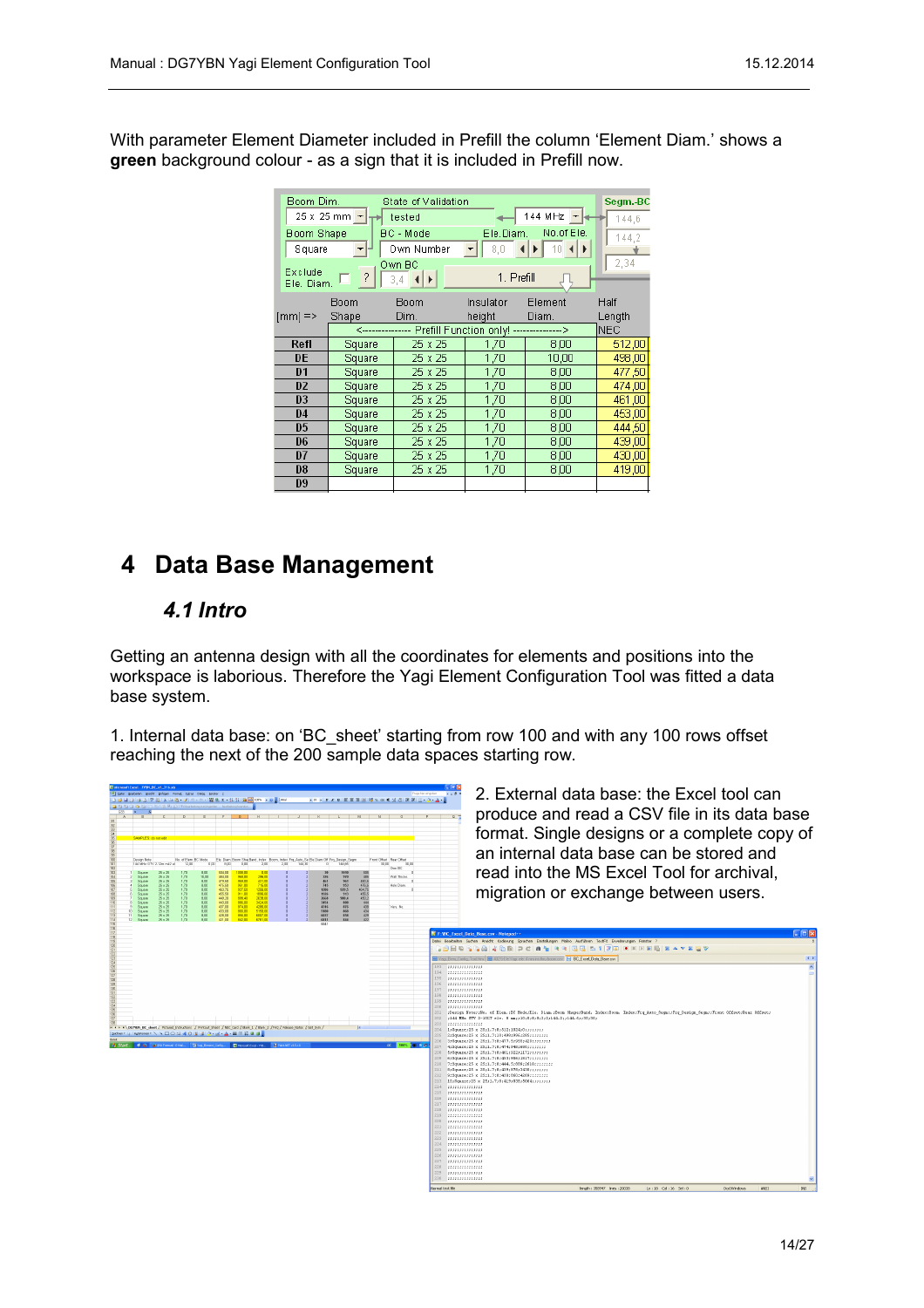#### <span id="page-14-0"></span>*4.2 Internal Data Base*

The 'on sheet' internal data base of this MS Excel tool holds storage place for 200 design samples.

A number of functions embedded in the tool helps you to manage your 'on sheet' samples, save, delete or recall a chosen design into the workspace cells.

The Data Base Management section holds three buttons and the 'Edit Design Note' textbox. Click into the textbox and edit the name of the actual design in workspace to your like. The max. length of the Design Note is 39 characters. This 'Design Note' will be used to name the data set of this design in the data base for your own identification when scanning the data base for later recalling of a design.

| Manage Data Base ><br>Edit Design Note | Load + CVS $\left  \right $ ? |  |
|----------------------------------------|-------------------------------|--|
| GTV 70-19m 4mm ele, 5BSZ_BC            | Save Del.                     |  |

• Button '**Load + CSV**' is for loading a design data set form internal data base (held in lower lines of this worksheet starting with line 100. Further to export / import a single data set or the complete internal data base to / from an external CSV file.

• Button '**Save**' enables adding the actual design held in workspace to the internal data base.

**Attention: Saving to the internal data base adheres SAVING this MS Excel before shutting the tool, since all new entries are a mere edit of the worksheet as in any standard MS Excel sheet action!** 

• Button '**Delete**' enables deleting a selected data set form the internal data base.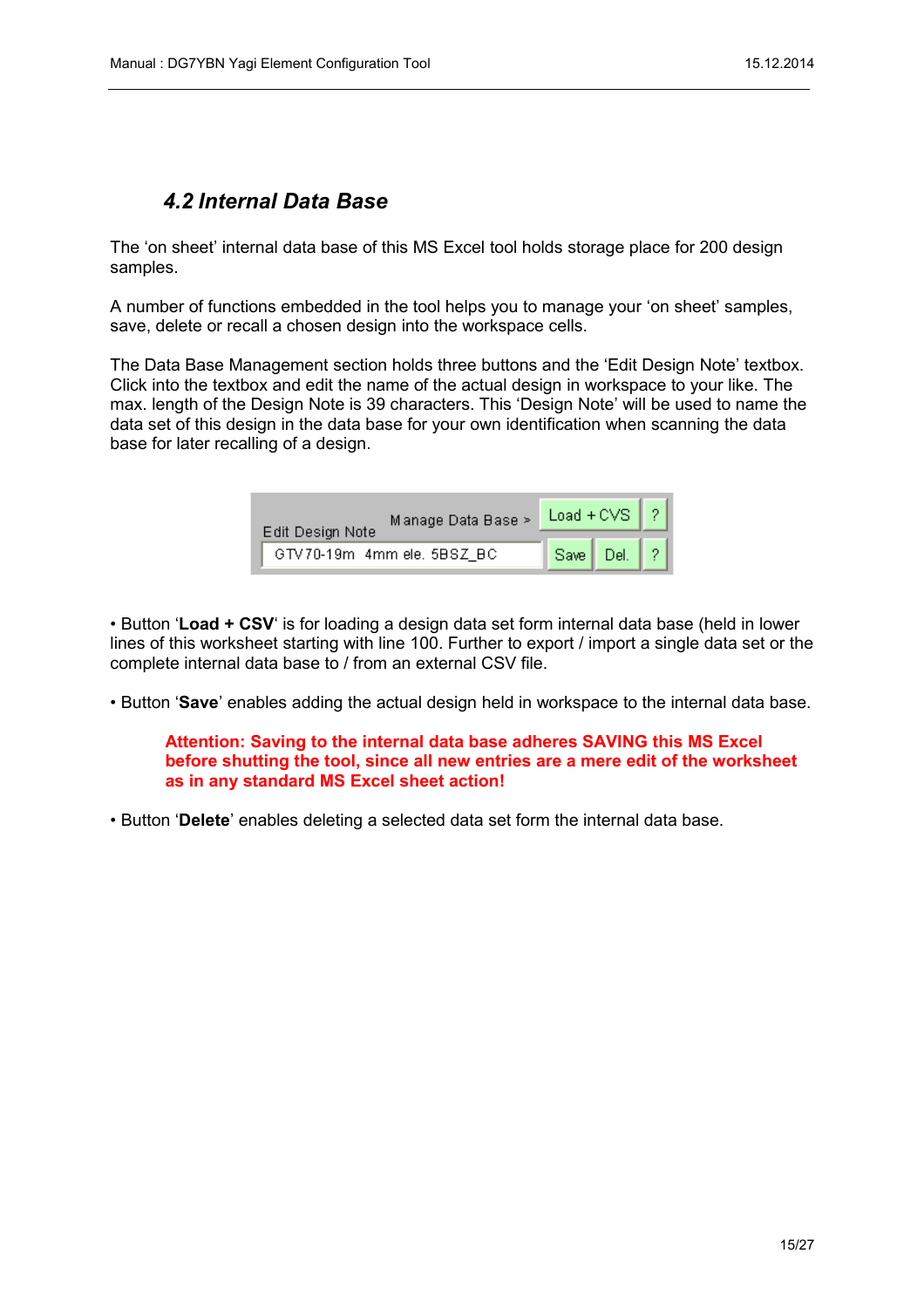## <span id="page-15-1"></span>*4.3 Save Samples*

| <b>Save Samples</b>                                                                                                                                                                                                                                                                                    |  |
|--------------------------------------------------------------------------------------------------------------------------------------------------------------------------------------------------------------------------------------------------------------------------------------------------------|--|
| Mark a line to save the actual design in your workspace to<br>24:<br>25: 403 MHz YBN RS-14w On Boom 8 mm ele.<br>26 : 432 5-Ele.Yaqi ele. 4 mm ins.thru boom<br>27 : GTV70-19m 4mm ele, 5BSZ BC<br>28 : GTV RS-19m 403 MHz 4 mm ele, 5BSZ BC<br>29 : YBN RS 8 - 28 ohms, 4 mm ele<br>30:<br>31:<br>32: |  |
| 33:<br>34:<br>Save from Work-<br>35:<br>space to Excel<br>36:<br>Data Base<br>37:                                                                                                                                                                                                                      |  |
| Save Entry<br>with Design Note  or edit here<br>Save as No.                                                                                                                                                                                                                                            |  |
| GTV70-19m 4mm ele, 5BSZ BC<br>32                                                                                                                                                                                                                                                                       |  |
| Exit Window                                                                                                                                                                                                                                                                                            |  |

Scroll the data base, mark a free line #, make final edits to the samples name and click 'Save Entry' to save a new design. In case the space is not empty you will be asked whether to really save or exit.

## <span id="page-15-0"></span>*4.4 Delete Samples*

| <b>Delete Samples</b>                                                                                                                                                                                                                                                                                               |                                       |
|---------------------------------------------------------------------------------------------------------------------------------------------------------------------------------------------------------------------------------------------------------------------------------------------------------------------|---------------------------------------|
| Mark the line $=$ sample to delete<br>18:<br>19:<br>20 : 144 MHz tester BSZ BC-exe a<br>21:144 MHz tester Front End of Boom<br>22 : 144 MHz GTV 2-10LT ele. 4 mm BSZ<br>23 : GTV2-12 narrow - 6 mm elem. SM5BSZ<br>24 :<br>25 : 403 MHz YBN RS-14w On Boom 8 mm ele.<br>26 : 432 5-Ele.Yaqi ele. 4 mm ins.thru boom |                                       |
| 27 : GTV70-19m 4mm ele, 5BSZ BC<br>28 : GTV R5-19m 403 MHz 4 mm ele, 5BSZ BC<br>29 : YBN RS 8 - 28 ohms, 4 mm ele<br>30:                                                                                                                                                                                            | Delete Sample<br>from Excel Data Base |
| 31:                                                                                                                                                                                                                                                                                                                 | Delete Entry                          |
| Exit Window                                                                                                                                                                                                                                                                                                         |                                       |

Scroll the data base, mark the to be deleted design and click the 'Delete Entry' button. You will be asked whether to really delete or exit before the command is executed.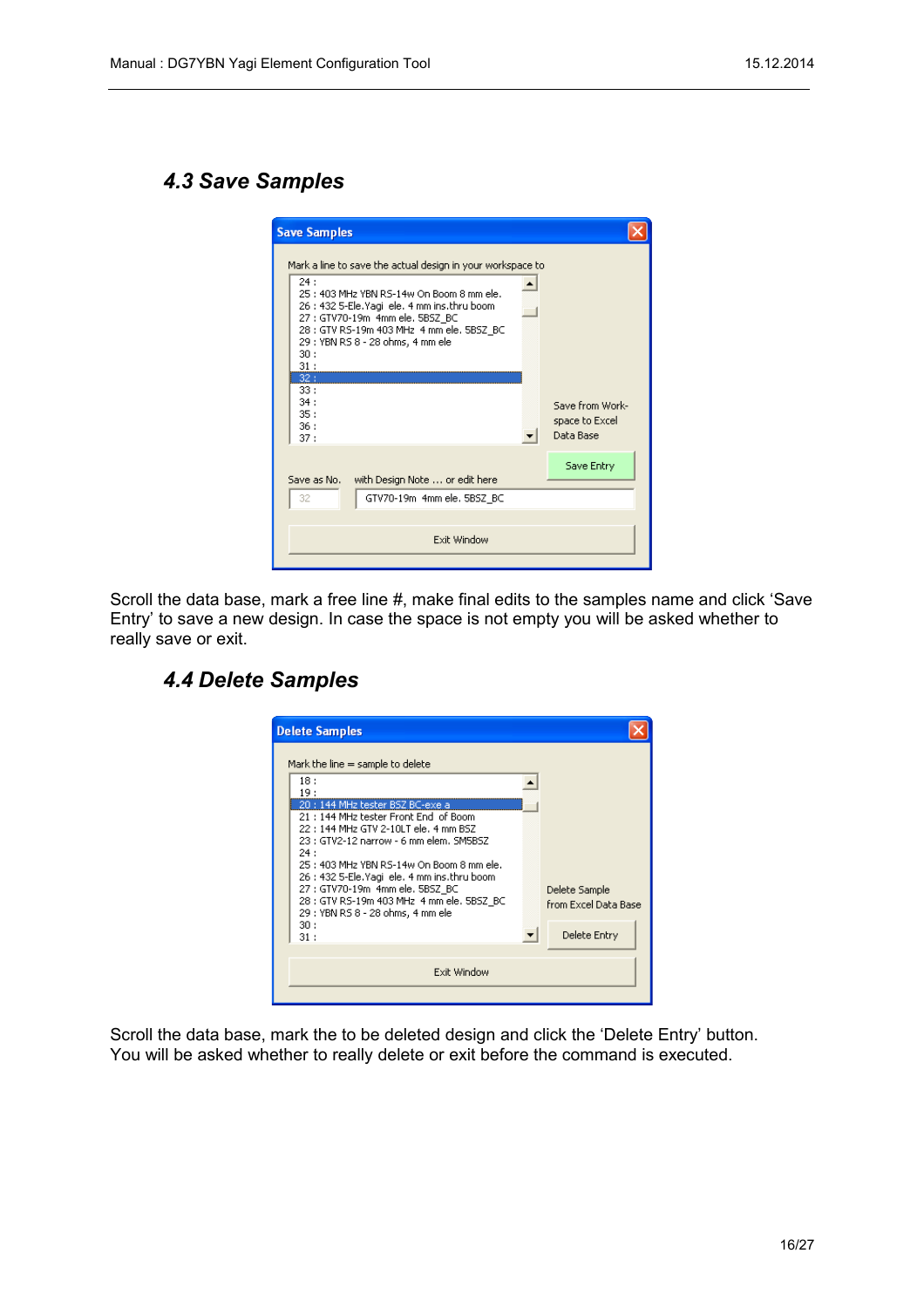#### <span id="page-16-1"></span>*4.5 Load Samples*

| Load Sample + Import & Export                                                                                                                                                                                                                                                                                                                                                                                                                                                                                                                                     |                                                                                                                         |
|-------------------------------------------------------------------------------------------------------------------------------------------------------------------------------------------------------------------------------------------------------------------------------------------------------------------------------------------------------------------------------------------------------------------------------------------------------------------------------------------------------------------------------------------------------------------|-------------------------------------------------------------------------------------------------------------------------|
| Chose a sample to load<br>No Sample Line selected<br>1:144 MHz GTV 2-12m mk2 ele, 8 mm<br>2:144 MHz YBN 2-8m ele, 8 mm<br>3: 144 MHz GTV 2-10LT ele. 8 mm<br>4: 432 MHz YBN70-5m ele, 8 mm<br>5: 144 MHz tester Own BC<br>6 : 144 MHz tester BSZ BC-exel<br>7 : 144 MHz GTV 2-7n ele. 8 mm<br>8 : 50 MHz GTV 50-7n ele, 5/8<br>9 : 144 MHz GTV 2-12n ele. 8 mm<br>10: 432 MHz GTV 70-19m ele. 6 mm<br>11: 432MHz YBN70-5, 6mm conv auto seq.<br>12: 432 MHz GTV 70-19m Tester BCexe<br>13:144 MHz 23 ele tester BSZ BC-exe<br>Events while handling this Data Set | Sample Data Set<br>in/out to cys file<br>Export this<br>All<br>Import to No.<br>All<br>Sample to Workspace<br>Load this |
|                                                                                                                                                                                                                                                                                                                                                                                                                                                                                                                                                                   |                                                                                                                         |
| Exit Window                                                                                                                                                                                                                                                                                                                                                                                                                                                                                                                                                       |                                                                                                                         |
|                                                                                                                                                                                                                                                                                                                                                                                                                                                                                                                                                                   |                                                                                                                         |

Scroll the data base, identify the design to be loaded into the workspace area and mark it. Upon clicking the 'Load this' button you will be asked whether to really load this sample or exit when the workspace is not empty.

## <span id="page-16-0"></span>*4.6 Behind the scenes*

What happens when a sample design is being saved to the internal data base?

The complete content of the workspace Excel Cells from row 11 to 44 plus 'header information' containing Design Note, No. of Elements, BC mode, SBC frequencies etc. is copied to the lower part of the worksheet. This according the number chosen for the entry x 100. Example: Data Set 18 is to be found starting with row 1800.

What happens when a sample design is being loaded from the internal data base?

The complete content of the data space marked with the chosen number for the entry x 100 is copied from the lower part of the worksheet into the workspace Excel Cells from row 11 to 44 plus sorting 'header information' to replace last Design Note, adjust No. of Elements, BC mode, SBC frequencies etc.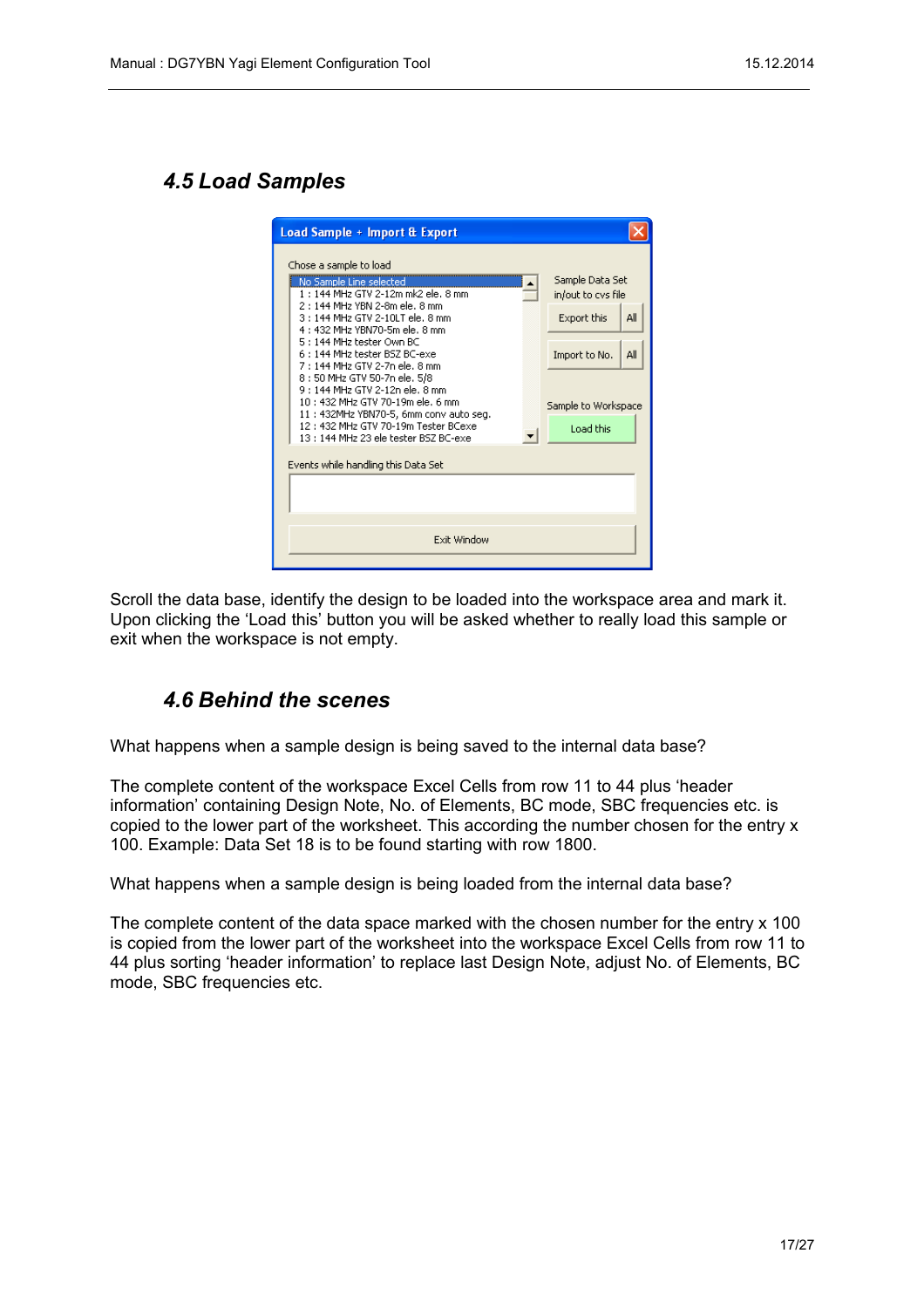## <span id="page-17-0"></span>*4.7 About CSV file & Export / Import*

What is a CSV file? Comma-separated values = CSV is a common file format standard used to store and / or exchange simply structured data. Often the semicolon is used instead of the comma. So do I in this application.

A CSV file can be viewed and edited with any editor as its content is plain text. The delimiting tag between data base entries is detected by the VBA code and by interpretation of order of listed next data field the program assigns the right cell on the Excel Sheet at import.

|                            | C:\BC_Excel\432 5-Ele.Yagi_ele. 4 mm ins.thru boom.csv - Notepad++<br>п                                                                                |
|----------------------------|--------------------------------------------------------------------------------------------------------------------------------------------------------|
|                            | Datei Bearbeiten Suchen Ansicht Kodierung Sprachen Einstellungen Makro Ausführen TextFX Erweiterungen Fenster ?                                        |
| $\circ$                    | ● 9 3 3 日日 5 1 耳回<br><b>NNE XAVER</b><br><b>B</b> G A<br>$\triangle$ the pc $\triangle$<br>$\bullet$ $\Box$<br>由<br>日日                                 |
|                            |                                                                                                                                                        |
|                            | $\leftrightarrow$<br>H Yaqi Elem Confiq Tool.htm   9 432 5-Ele. Yaqi ele. 4 mm ins.thru boom.csv                                                       |
| $\mathbf{1}$               | ;Design Note;;No. of Elem.;BC Mode;Ele. Diam.;Boom Shape;Band. Index;Boom. Index;Frq Auto Segm;Ele.Diam.Off;Frq Design Segm;;Front Offset;Rear Offset; |
| $\overline{c}$             | ;432 5-Ele. Yagi ele. 4 mm ins. thru boom;;5;4;4;0;4;4;432.2;1;432.2;;30;30;                                                                           |
| 3                          | 33333333333330Wm BC:                                                                                                                                   |
| $\mathcal{L}_{\mathbb{R}}$ | 1; Square: 20 x 20; ins. thru; 4; 169; 338; 0; 4, 69; 4, 69; 30; 342, 69; 171, 35; ; 0;                                                                |
| 5.                         | 2;Square;20 x 20;ins.thru;8;162;324;91;6.08;6.08;121;332.88;166.44;;Wall Thickn.;                                                                      |
| 6                          | 3; Square; 20 x 20; ins. thru; 4; 157. 9; 315. 8; 133; 5. 31; 5. 31; 163; 321. 11; 160. 56; ; 2;                                                       |
| 7                          | 4:Square:20 x 20;ins.thru;4;154;308;266;5.28;5.28;296;313.28;156.64;;Hole Diam.;                                                                       |
| 8                          | 5:Square;20 x 20;ins.thru;4;141.8;283.6;480;4.01;4.01;510;287.61;143.81;;6;                                                                            |
| Q                          | ,,,,,,,,,,540,,,,,                                                                                                                                     |
| 10                         | ,,,,,,,,,,,,,,,                                                                                                                                        |
| 11                         | ,,,,,,,,,,,,,,,                                                                                                                                        |
| 12                         | 22222222222227Vers. No.2                                                                                                                               |
| 13                         |                                                                                                                                                        |
| 14                         | ,,,,,,,,,,,,,,,                                                                                                                                        |
| 15                         | ,,,,,,,,,,,,,,,                                                                                                                                        |
| 16                         | ,,,,,,,,,,,,,,,                                                                                                                                        |
| 17                         | ,,,,,,,,,,,,,,,                                                                                                                                        |
| 18                         | ,,,,,,,,,,,,,,,                                                                                                                                        |
| 19                         | ,,,,,,,,,,,,,,,                                                                                                                                        |
| 20 <sub>2</sub>            | ,,,,,,,,,,,,,,,,                                                                                                                                       |
| 21                         | ,,,,,,,,,,,,,,,                                                                                                                                        |
| 22                         | ,,,,,,,,,,,,,,,                                                                                                                                        |
| 23                         | ,,,,,,,,,,,,,,,                                                                                                                                        |
| 24                         | ,,,,,,,,,,,,,,,                                                                                                                                        |
| 25                         | ,,,,,,,,,,,,,,,                                                                                                                                        |
| 26                         | ,,,,,,,,,,,,,,,                                                                                                                                        |
| 27                         | ,,,,,,,,,,,,,,,                                                                                                                                        |
| 28                         | ,,,,,,,,,,,,,,,                                                                                                                                        |
| 29                         | ,,,,,,,,,,,,,,,                                                                                                                                        |
| 30                         | ,,,,,,,,,,,,,,,                                                                                                                                        |
| 31                         | ,,,,,,,,,,,,,,,                                                                                                                                        |
| 32                         | ,,,,,,,,,,,,,,,                                                                                                                                        |
| 33                         | ,,,,,,,,,,,,,,,,                                                                                                                                       |
| 34                         | ,,,,,,,,,,,,,,,                                                                                                                                        |
| 35                         | ,,,,,,,,,,,,,,,                                                                                                                                        |
| 36                         | ,,,,,,,,,,,,,,,                                                                                                                                        |
| 37                         | ,,,,,,,,,,,,,,,                                                                                                                                        |
| 38                         |                                                                                                                                                        |
| Normal text file           | length: 1150 lines: 38<br>$Ln: 1$ Col: 5 Sel: 0<br><b>DostWindows</b><br>ANSI<br>IN <sub>5</sub>                                                       |

Sample single design CSV file generated with the 'Yagi Element Configuration Tool'

The CSV file system enables sharing designs and computed sets with other users without sending the complete MS Excel Workbook, data archival storing and last not least migration of data sets to newer or future versions of the 'Yagi Element Configuration Tool'.

Using the 'Export' > 'All' function enables to produce a complete copy of all present data sets in a convent way. Though writing and reading up to 200 data sets form / to CSV takes up to about 30 s. Progress in processing the started task is shown in percent

Either button click will open the standard windows 'Save as' window, in which you can sort path and name of the CSV file in the common MS Windows style.

| Events while handling this Data Set            |  |  |  |  |  |  |
|------------------------------------------------|--|--|--|--|--|--|
| Exported 40% of BC Excel Data Base to csv-file |  |  |  |  |  |  |
|                                                |  |  |  |  |  |  |
|                                                |  |  |  |  |  |  |
|                                                |  |  |  |  |  |  |
| Exit Window                                    |  |  |  |  |  |  |
|                                                |  |  |  |  |  |  |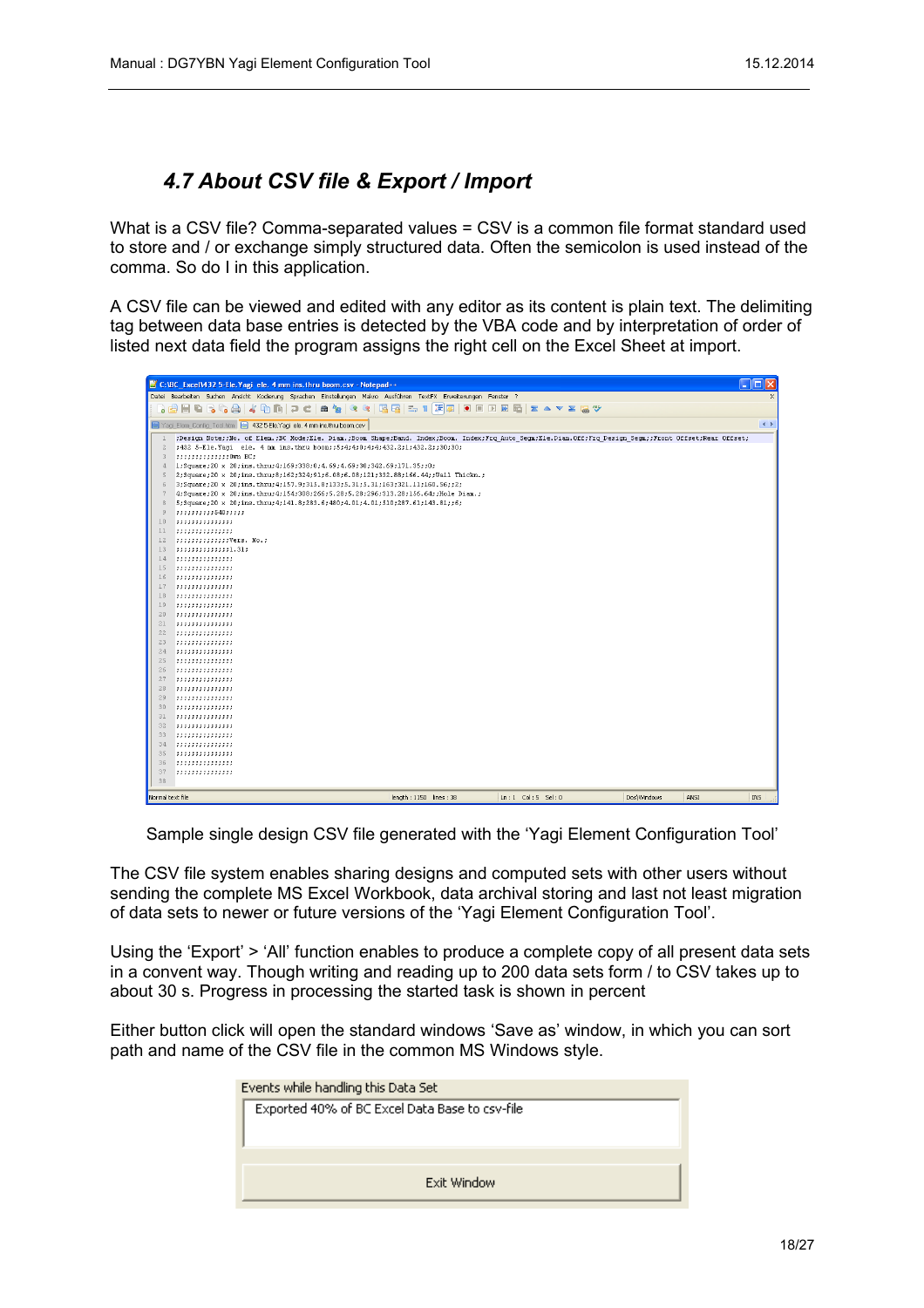On completion of the task, the program will show 'Data Base successfully imported / exported' in its 'Events' textbox.

| Events while handling this Data Set                                      |  |  |  |  |  |  |  |
|--------------------------------------------------------------------------|--|--|--|--|--|--|--|
| Data Base successfully exported<br>to F:\BC_Excel_Data_Base.csv csv-file |  |  |  |  |  |  |  |
|                                                                          |  |  |  |  |  |  |  |
| Exit Window                                                              |  |  |  |  |  |  |  |

## <span id="page-18-1"></span>*4.8 Acknowledgments*

Note: The CSV file handlings core code is programmed by Christos Samaras See: [http://www.myengineeringworld.net](http://www.myengineeringworld.net/)

# <span id="page-18-0"></span>**5 Printout Sheet**

Clicking the 'Copy to Print Sheet' will copy the content of the workspace into a printer friendly sheet, competed with a header space that holds all other parameters plus design description.

Rear & Front Offset Full Length Effective true wL

|                          |                   |                                                              |                      | <b>Boom</b><br>40 |                | 40              |                         | 6954                  | 3,31<br>$mm =$ |                   |                             |                  |                  |
|--------------------------|-------------------|--------------------------------------------------------------|----------------------|-------------------|----------------|-----------------|-------------------------|-----------------------|----------------|-------------------|-----------------------------|------------------|------------------|
|                          |                   |                                                              |                      |                   |                | 2. Calculate    |                         | Copy to Print Sheet   |                | 3. Erase          |                             |                  |                  |
|                          |                   |                                                              |                      |                   |                |                 |                         |                       |                |                   |                             |                  |                  |
|                          |                   |                                                              |                      |                   |                |                 |                         |                       |                |                   |                             |                  |                  |
| Design Note:             |                   |                                                              |                      |                   |                |                 |                         |                       |                |                   | Created with DG7YBN BC Tool |                  |                  |
|                          |                   | GTV70-19m 4 mm elem, 5BZS BC                                 |                      |                   |                |                 |                         |                       |                |                   | Vers.                       |                  | 1.31             |
|                          |                   |                                                              |                      |                   |                |                 |                         |                       |                |                   |                             |                  |                  |
| Boom Dim.:               |                   | 20 x 20 mm                                                   |                      | f-auto:           |                | 434,2 MHz       |                         | Len. mech.: 4176 mm   |                |                   | Hole Diam.:                 |                  | 6 mm             |
| Boom Shape:<br>BC Mode:  |                   | Square<br>5BSZ insulated                                     |                      | f-des:            |                | 432,2 MHz       |                         | Len. electr.: 5,96 wL |                |                   | Boom Wall Thickn.: 2 mm     |                  |                  |
|                          |                   |                                                              |                      |                   |                |                 |                         |                       |                |                   |                             |                  |                  |
|                          | Boom              | Boom.                                                        |                      | Insulator Element |                | Half            | Element Position        |                       |                | BBC+SBC: Position |                             | Element          | Bore             |
| $[mm] \Rightarrow$ Shape |                   | Dim.                                                         | height               | Diam.             |                | Length          | Length                  | in NEC                | Base-BC        | Full BC           | on Boom                     | Length           | Position         |
|                          |                   | <--------------- Prefill Function only! ---------------> NEC |                      |                   |                |                 | [mm]                    | [mm]                  | [mm]           | [mm]              | [mm]                        | [mm]             | [mm]             |
|                          |                   |                                                              |                      |                   |                |                 |                         |                       |                |                   |                             |                  |                  |
| Refl                     | <b>Square</b>     | 20 x 20                                                      | ins.thru             |                   | 4<br>10        | 167,5           | 335<br>$\overline{315}$ | $\Omega$              | 4,65           | 6.45              | 30                          | 341,45           | 170,73           |
| IDЕ<br>D1                | Square            | 20 x 20                                                      | ins.thru<br>ins.thru |                   |                | 157,5           | 316.3                   | 104,5<br>153          | 6,66           | 8,46              | 134,5<br>183                | 323,46           | 161,73           |
| D2                       | Square<br>Square  | 20 x 20<br>20 x 20                                           | ins.thru             |                   | 4<br>4         | 158,15<br>156,5 | 313                     | 246                   | 5,34<br>5,37   | 7,14<br>7.17      | 276                         | 323,44<br>320,17 | 161,72<br>160,09 |
| D <sub>3</sub>           | Square            | 20 x 20                                                      | ins.thru             |                   | 4              | 151,5           | $\overline{303}$        | 428                   | 5,28           | 7.08              | 458                         | 310,08           | 155,04           |
| D <sub>4</sub>           | Square            | 20 x 20                                                      | ins.thru             |                   | 4              | 148.75          | 297,5                   | 641                   | 5,22           | 7.02              | 671                         | 304,52           | 152,26           |
| $\overline{D5}$          | Square            | 20 x 20                                                      | ins.thru             |                   | 4              | 147             | 294                     | 888                   | 5,19           | 6.99              | 918                         | 300.99           | 150,50           |
| D <sub>6</sub>           | Square            | 20 x 20                                                      | ins.thru             |                   | 4              | 145.75          | 291,5                   | 1152                  | 5.16           | 6.96              | 1182                        | 298.46           | 149,23           |
| D7                       | Square            | 20 x 20                                                      | ins.thru             |                   | 4              | 143.75          | 287,5                   | 1425,5                | 5.11           | 6.91              | 1455,5                      | 294.41           | 147,21           |
| D <sub>8</sub>           | Square            | 20 x 20                                                      | ins.thru             |                   | 4              | 142             | 284                     | 1707                  | 5,06           | 6,86              | 1737                        | 290,86           | 145,43           |
| D <sub>9</sub>           | Square            | 20 x 20                                                      | ins.thru             |                   | 4              | 141,25          | 282,5                   | 1992                  | 5.04           | 6,84              | 2022                        | 289.34           | 144,67           |
| D <sub>10</sub>          | Square            | 20 x 20                                                      | ins.thru             |                   | 4              | 140,25          | 280,5                   | 2270,5                | 5,01           | 6,81              | 2300,5                      | 287,31           | 143,66           |
| D11                      | Square            | 20 x 20                                                      | ins.thru             |                   | 4              | 139,75          | 279,5                   | 2545                  | 4,99           | 6,79              | 2575                        | 286,29           | 143,15           |
| D <sub>12</sub>          | Square            | 20 x 20                                                      | ins.thru             |                   | 4              | 139,5           | 279                     | 2818                  | 4,98           | 6,78              | 2848                        | 285,78           | 142,89           |
| D13                      | Square            | 20 x 20                                                      | ins.thru             |                   | 4              | 138,5           | 277                     | 3080                  | 4,94           | 6,74              | 3110                        | 283,74           | 141,87           |
| D <sub>14</sub>          | Square            | 20 x 20                                                      | ins.thru             |                   | 4              | 138,5           | 277                     | 3344                  | 4,93           | 6,73              | 3374                        | 283,73           | 141,87           |
| D <sub>15</sub>          | Square            | 20 x 20                                                      | ins.thru             |                   | 4              | 137,25          | 274,5                   | 3608                  | 4,87           | 6,67              | 3638                        | 281,17           | 140,59           |
| D <sub>16</sub>          | Square            | 20 x 20                                                      | ins.thru             |                   | 4              | 135,5           | 271                     | 3883                  | 4,74           | 6,54              | 3913                        | 277,54           | 138,77           |
| D17                      | Square            | 20 x 20                                                      | ins.thru             |                   | $\overline{4}$ | 134             | 268                     | 4116                  | 3,82           | 5,62              | 4146                        | 273,62           | 136,81           |
|                          | End of boom $=$ > |                                                              |                      |                   |                |                 |                         |                       |                |                   | 4176                        |                  |                  |

**Note: Always use the 'Printout Sheet' for printing. Due to the attached internal data base the workspace sheet hold up to 20000 lines ... on which you would probably not like to waste paper, ink and time on.**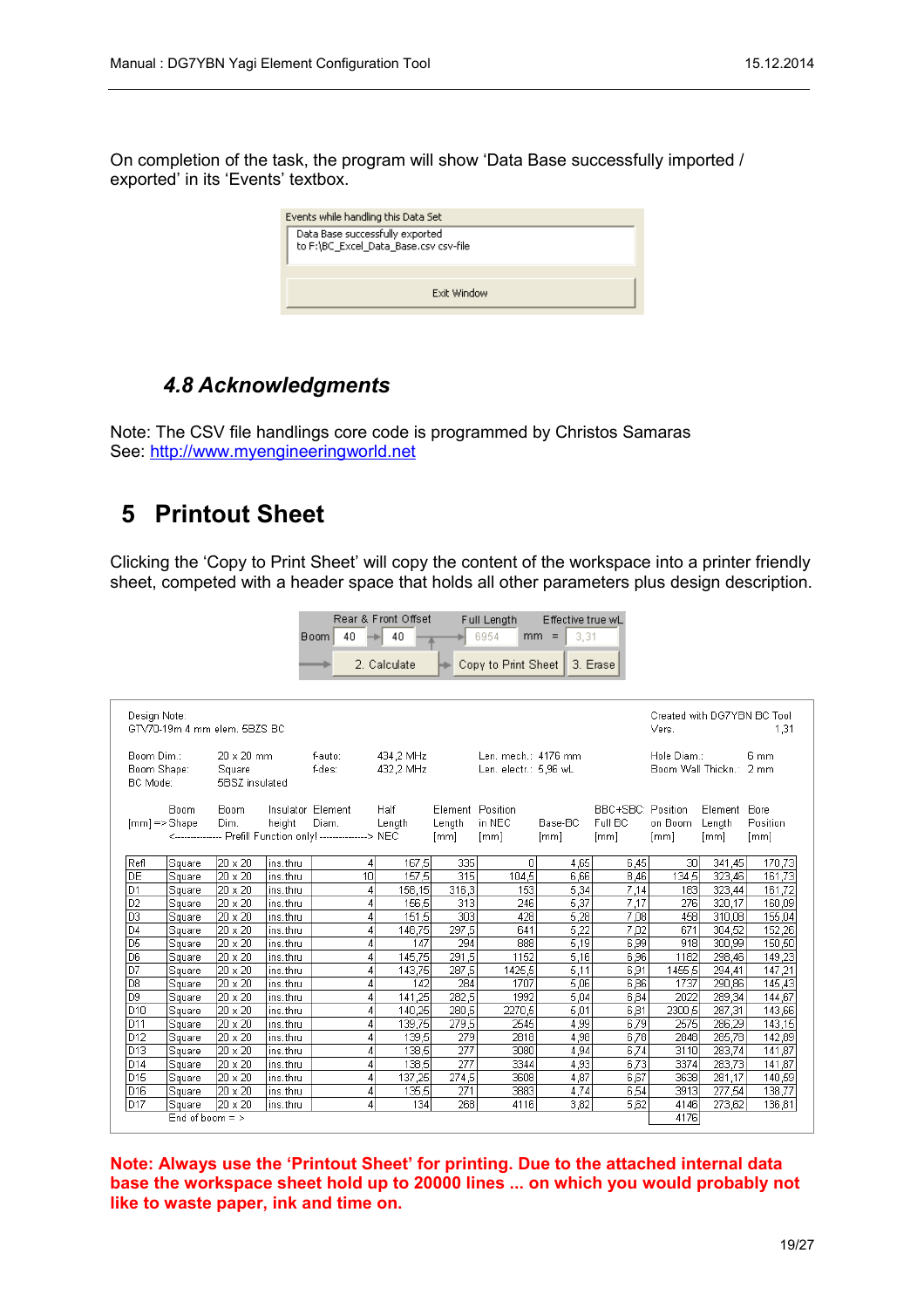# <span id="page-19-1"></span>**6 Import of NEC files**

#### <span id="page-19-0"></span>*6.1 General Notes*

The Yagi Configuration Tool can import antenna models from a NEC file that has the format as described in the original NEC manual from the Lawrence Livermore Laboratories. The Tool can convert a NEC file that has the antenna wire coordinates coded in 'Symbols' as Arie Voors's 4nec2 uses them whenever the Optimiser is run.

Since it is likely that the NEC files data need to be conditioned for use in the Tools workspace on the BC\_Sheet any import of NEC files has to be done in two steps

- 1. Swap to the 'NEC Card' sheet of the Excel workbook and click the 'Import a NEC file' button. This will open the standard file dialog object window of the MS Windows system32 API. In which a path and **.nec** file can be selected. Then check your import on needed orientation of coordinates, check if any coordinates are packed in symbols and eliminate complex drivers. Now you design in ready to be copied into the main BC workspace.
- 2. Swap to the 'BC\_Sheet' and use the 'Get NEC file' button to cast the conditioned NEC import into the workspace.

| Help Text Language<br>English | Get NEC file |  |
|-------------------------------|--------------|--|
| Manage Data Base >            | $Load + CVS$ |  |

For a clean import the .nec file that serves as source must be completely conform to the definitions used in the NEC manual, see § NEC Card Excursion.

Possible source programs of .nec files

The Yagi Element Configuration Tool is extensively tested with files generated by 4nec2. Whereas files originating from MMANA or EZNEC V 5+ do not work out. EZNEC uses a binary coded file data system. However to get an EZNEC made design into the Yagi Element Configuration Tool it can be opened and saved using 4nec2 to derive a compatible .nec file.

Where to find the .nec file of the wanted design?

4nec2 holds antenna design files in the following folder

C:\progams\4nec2\models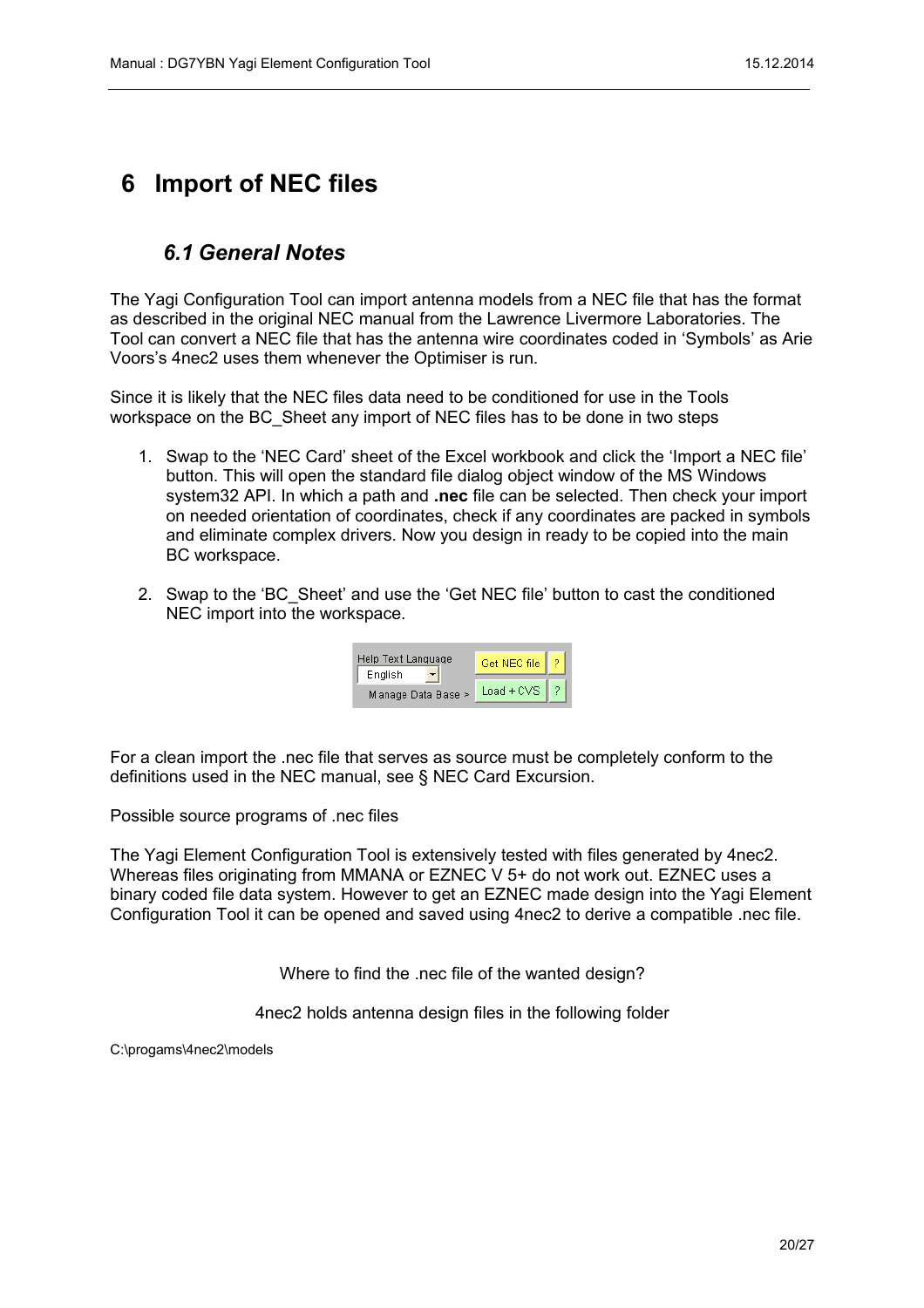## <span id="page-20-0"></span>*6.2 NEC Card Sheet*

|           | NEC Import Workbench<br>$\mathbb{R}$<br>$\overline{\phantom{0}}$<br>Import a NEC file |                |                                                                         |              |                |                |            |                |                    | done<br>Import<br>done<br>finding GW Lines   |  |  |
|-----------|---------------------------------------------------------------------------------------|----------------|-------------------------------------------------------------------------|--------------|----------------|----------------|------------|----------------|--------------------|----------------------------------------------|--|--|
|           |                                                                                       | Erase all      |                                                                         | Swap $x - y$ | Swap $y - z$   | $\vert$ ?      | Trace z    |                | Remove Offset in z | holds Symbols?<br>is clean<br>8 No. of Wires |  |  |
| GW        |                                                                                       |                | End 1 in x                                                              |              | End 1 in z     | End 2 in x     |            | End 2 in z     | <b>Ele, Radius</b> |                                              |  |  |
| <b>GS</b> |                                                                                       |                |                                                                         | End 1 in y   |                |                | End 2 in y |                |                    |                                              |  |  |
| <b>FR</b> |                                                                                       |                |                                                                         |              | Freq.          |                |            |                |                    | Remove Symbols                               |  |  |
|           |                                                                                       |                |                                                                         |              |                |                |            |                |                    |                                              |  |  |
|           |                                                                                       |                | Wire No. No. of Segm. Pos.on Boom Half Ele. Lgt.                        |              |                |                |            |                |                    |                                              |  |  |
| <b>CM</b> |                                                                                       |                | Radio Sonde YBN RS 8 - 28 ohms, converted with 4nec2 on 27-Nov-14 12:18 |              |                |                |            |                |                    |                                              |  |  |
| CE        |                                                                                       |                |                                                                         |              |                |                |            |                |                    |                                              |  |  |
| GW        |                                                                                       | 10             | $\overline{0}$                                                          | 0,182        | $\mathbf 0$    | $\mathbf{0}$   | $-0,182$   | 0              | 0,002              |                                              |  |  |
| GW        | $\overline{2}$                                                                        | 11             | 0,1215                                                                  | 0,1702       | $\overline{0}$ | 0,1215         | $-0,1702$  | 0              | 0,005              |                                              |  |  |
| GW        | ß                                                                                     | 10             | 0,181                                                                   | 0,1685       | $\Box$         | 0,181          | $-0,1685$  | Ō              | 0,002              |                                              |  |  |
| GW        |                                                                                       | $\mathsf g$    | 0,306                                                                   | 0,1655       | $\mathbf{0}$   | 0,306          | $-0.1655$  | ō              | 0,002              |                                              |  |  |
| <b>GW</b> | 5                                                                                     | $\frac{9}{9}$  | 0,516                                                                   | 0,16125      | $\mathbf 0$    | 0.516          | $-0.16125$ | $\overline{0}$ | 0,002              |                                              |  |  |
| <b>GW</b> | 6                                                                                     |                | 0.7615                                                                  | 0.15775      | $\overline{0}$ | 0.7615         | $-0.15775$ | $\overline{0}$ | 0.002              |                                              |  |  |
| GW        | 7                                                                                     | 9              | 1,019                                                                   | 0.1555       | $\mathbf 0$    | 1,019          | $-0,1555$  | $\overline{0}$ | 0,002              |                                              |  |  |
| GW        | 8                                                                                     | 9              | 1.246                                                                   | 0.1505       | $\mathbf{0}$   | 1.246          | $-0.1505$  | $\overline{0}$ | 0,002              |                                              |  |  |
| GE        | 0                                                                                     |                |                                                                         |              |                |                |            |                |                    |                                              |  |  |
| LD        | 5                                                                                     |                | 0                                                                       | 0            | 2,50E+07       | 0              |            |                |                    |                                              |  |  |
| LD        | 5                                                                                     | $\overline{2}$ | 0                                                                       | 0            | 2,50E+07       | $\Box$         |            |                |                    |                                              |  |  |
| LD        | 5                                                                                     | 3              | $\Omega$                                                                | 0            | 2.50E+07       | 0              |            |                |                    |                                              |  |  |
| LD        | 5                                                                                     | 4              | 0                                                                       | 0            | 2,50E+07       | $\overline{0}$ |            |                |                    |                                              |  |  |
| LD        | 5                                                                                     | 5              | $\Omega$                                                                | $\Box$       | 2.50E+07       | $\Box$         |            |                |                    |                                              |  |  |
| LD        | 5                                                                                     | 6              | 0                                                                       | 0            | 2,50E+07       | 0              |            |                |                    |                                              |  |  |
| LD        | 5                                                                                     | $\overline{7}$ | 0                                                                       | 0            | 2,50E+07       | 0              |            |                |                    |                                              |  |  |
| LD        | 5                                                                                     | 8              | 0                                                                       | 0            | 2,50E+07       | 0              |            |                |                    |                                              |  |  |
| EX        | 6                                                                                     | $\overline{2}$ | ĥ                                                                       | n            |                | $\Box$         |            |                |                    |                                              |  |  |
| GN        | $-1$                                                                                  |                |                                                                         |              |                |                |            |                |                    |                                              |  |  |
| FR        | 0                                                                                     | $\overline{a}$ | $\Omega$                                                                | $\Omega$     | 404            | $\mathbf{0}$   |            |                |                    |                                              |  |  |
|           |                                                                                       |                |                                                                         |              |                |                |            |                |                    |                                              |  |  |

The Info box shows whether the model hols 'Symbols' and state of import from .nec file. In case it does not show a clear & corresponding 'No. of Wires' the import did not work out.

| done     | Import           |
|----------|------------------|
| done     | finding GW Lines |
| is clean | holds Symbols?   |
|          | 8 No. of Wires   |

If it does, follow the checklist below to dress the data for moving them to the workspace on the 'BC\_Sheet':

• Check if the Yagi models orientation is with boom in x-axis:

If so, we find the element positions in column 'End 1 in x'. If not, swap orientation by mirroring the coordinates by using the 'Swap x-y' and / or 'Swap y-z' buttons.

• Check if the model holds on offset in z-axis after (1) is achieved.

Usually this is 'height' for simulations over ground. Both columns 'End1 in z' and 'End2 in z' shall show '0', If not, use button 'Remove Offset in z', enter to be shifted distance to zero and submit. The 'Trace z' function searches for entries with one or both wires ends having offset to z = 0 and marks those with red background colour.

• Check if the model holds a complex structure for Driver (Loop or bent Dipole)

The BC computation is built around a standard Yagi with a single wire (Straight Dipole) as Driver. For LFA Loops use one of the two wires rectangular to the boom only. For bent Dipoles use the span width only, but with boom position as middle section. This is an all VBA programmed MX Excel, but still an Excel sheet. You can delete multiple Driver wires by hand. Just delete as many complete 'GW' rows as needed to leave a single GW row for the Driver remaining. Enter span width or suitable number in there.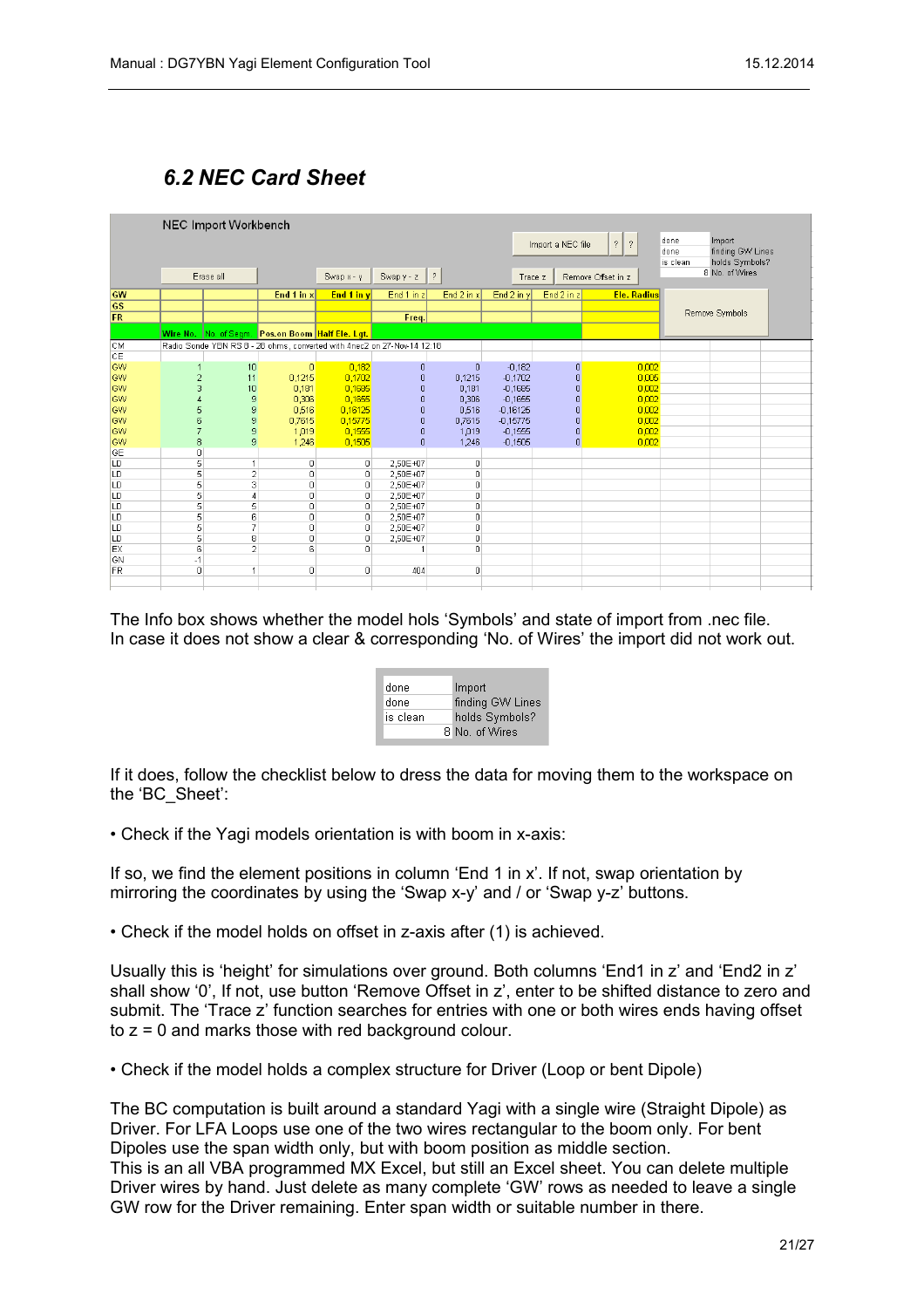#### <span id="page-21-1"></span>*6.3 Axis orientation of NEC model*



• Boom is on or parallel to Y axis, not suitable for computing in BC Sheet.

Use 'Swap  $x - y$ ' function here.

• Boom is on or parallel to Z axis, not suitable for computing in BC Sheet.

Use 'Swap  $y - z$ ' function and followed by 'Swap  $x - y'$  here

• Boom on or parallel to X axis is fine for computing in BC Sheet

<span id="page-21-0"></span>*6.4 Remove Folded Dipoles from NEC Card Sheet*



Remove all rows holding GW Cards that form the arced ends and upper arm of the folded dipole. Then prolong the fed wire to the original span width of the ex-Folded Dipole, measured on outer ends.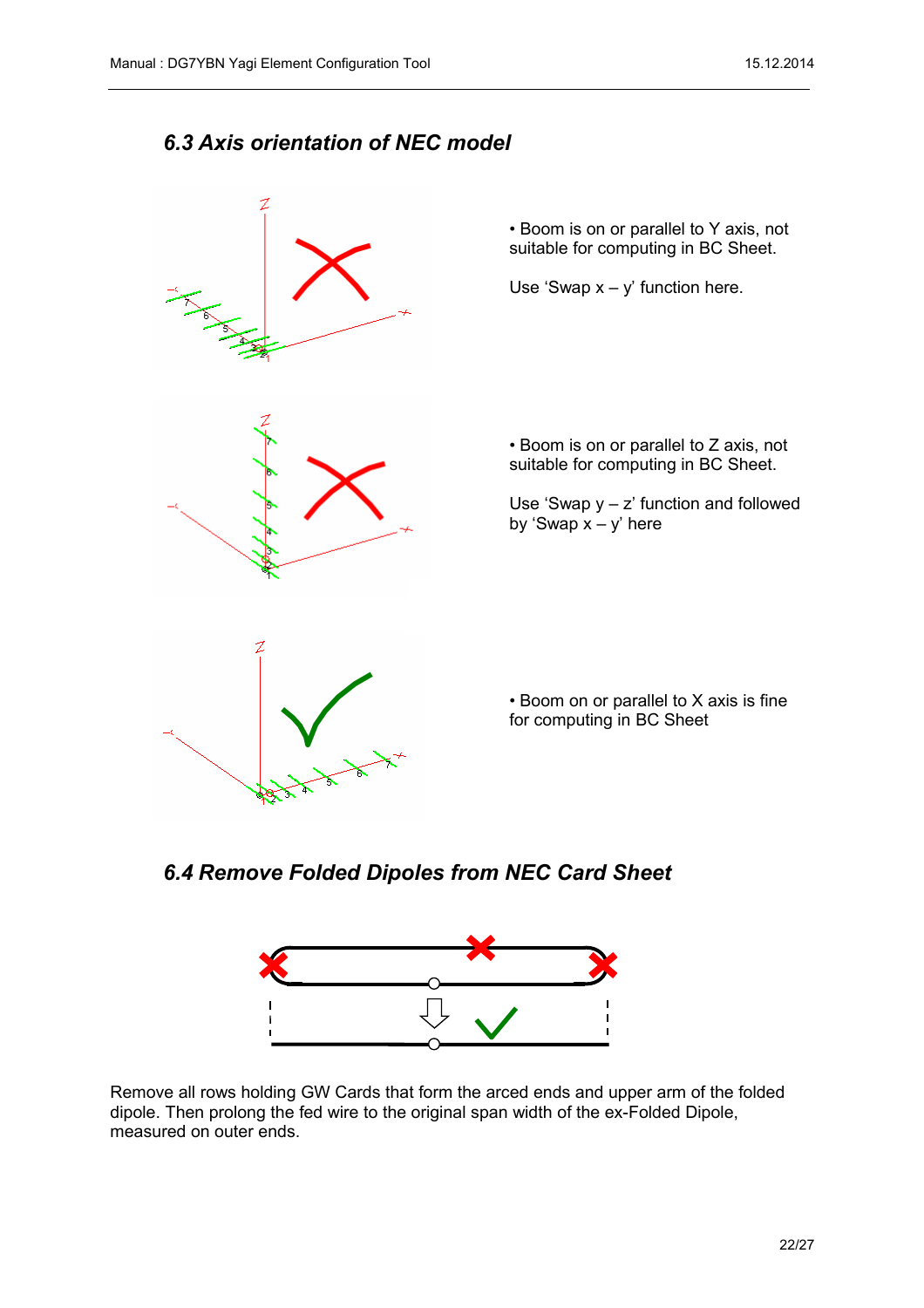## <span id="page-22-0"></span>*6.5 Remove bent DEs and LFA Loops from NEC Card Sheet*

The Yagi Element Configuration Tool can only process straight single wires, like standard elements and straight split drivers. Complex drivers have to be reduced to a single wire.

Example (1) Bent DE : the "GW" card lines holding the bent arms must be deleted as entire rows on the MS Excel sheet. The straight mid section must be prolonged to the original span width of the bent DE. Thus the BC to be applied to the bent DE can be produced as if it still would be present in its complex structure.



Example (2) LFA Loop : the "GW" lines holding the side arms and one of the parallel long wires must be deleted as entire rows on the MS Excel sheet. With just one wire or "GW" card line left the BC to be applied to the LFA Loop can be produced as if it still would be present in its complex structure.

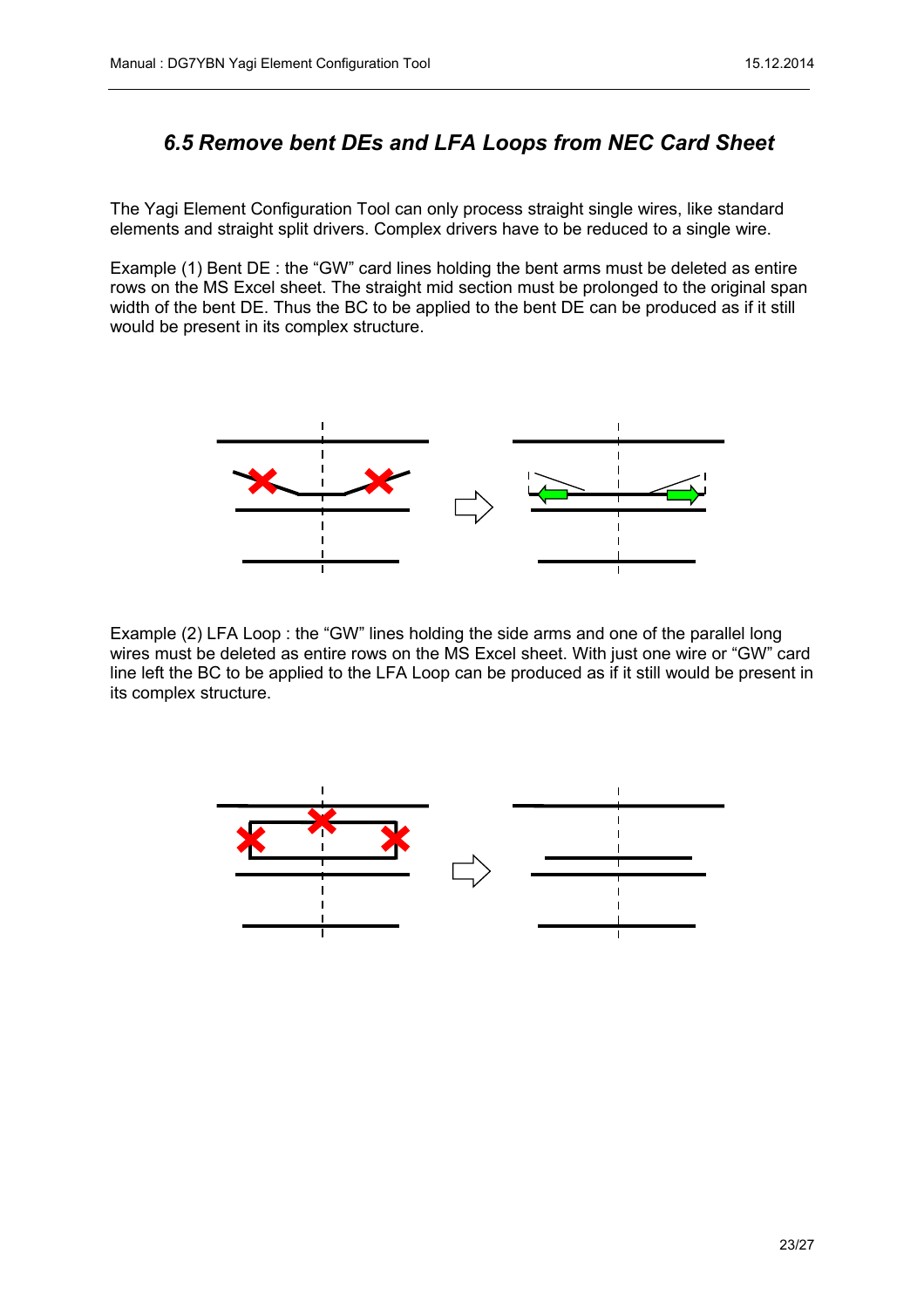## <span id="page-23-0"></span>*6.6 Remove Offset to Z axis*

| End $2$ in $x$ | End 2 in y     | End 2 in z              |
|----------------|----------------|-------------------------|
|                |                |                         |
|                |                |                         |
|                |                |                         |
| Ω              | $-0,182$       | 16                      |
| 0,1215         | $-0,1702$      | 0                       |
| 0.181          | $-0.1685$      | 16                      |
|                |                | 16                      |
|                |                | 16                      |
| 0.7615         | $-0.15775$     | 16                      |
| 1,019          | $-0,1555$      | 16                      |
| 1,246          | $-0.1505$      | 16                      |
|                | 0,306<br>0.516 | $-0.1655$<br>$-0.16125$ |

Using the 'Trace z' function will Automatically highlight these rows In orange background colour.

This coordinated for reflector wire ends and all of the directing elements wires show an offset of 16 mm in height. This might be due to a simulation model that includes the offset between element and driven element planes on a real build.

| End 1 in z | End 2 in $x$ | End 2 in y | End 2 in z |
|------------|--------------|------------|------------|
|            |              |            |            |
| Freq.      |              |            |            |
|            |              |            |            |
|            |              |            |            |
|            |              |            |            |
| 16         | Ω            | $-0,182$   | 16         |
| 0          | 0,1215       | $-0,1702$  | 0          |
| 16         | 0,181        | $-0,1685$  | 16         |
| 16         | 0,306        | $-0,1655$  | 16         |
| 16         | 0,516        | $-0,16125$ | 16         |
| 16         | 0.7615       | $-0,15775$ | 16         |
| 16         | 1,019        | $-0,1555$  | 16         |
| 16         | 1,246        | $-0,1505$  | 16         |

| <b>Remove Offset in Height</b>            |           |  |  |  |  |  |  |
|-------------------------------------------|-----------|--|--|--|--|--|--|
| Enter to be removed Offset in z           |           |  |  |  |  |  |  |
| (Deutsche User, bitte mit Komma eingeben) |           |  |  |  |  |  |  |
|                                           |           |  |  |  |  |  |  |
| 16.0                                      |           |  |  |  |  |  |  |
| ОΚ                                        | Abbrechen |  |  |  |  |  |  |

Clicking the button 'Remove Offset in z' brings up this little popup form here. Please enter the Offset that shall be removed. Attention, in here the decimal separator is sensitive.

Select 'Ok' to proceed. All GW Cards that are not on  $z = 0$  will have the entered distance subtracted from the coordinates of their wire ends in z direction.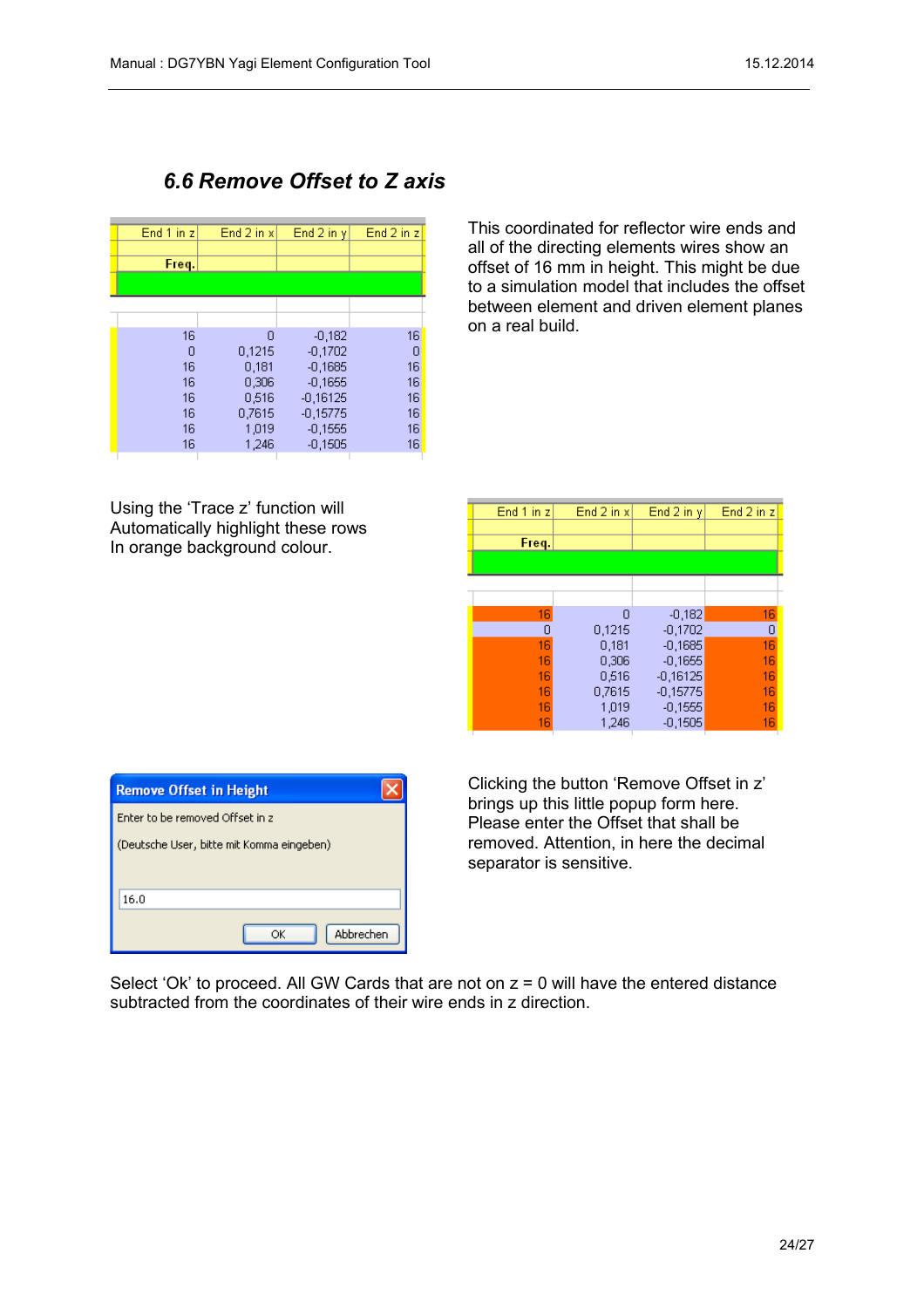## <span id="page-24-0"></span>*6.7 NEC Card Excursion*

On the left side of the 'NEC\_Card' sheet you find the tags used in NEC Cards convention to give those lines a meaning. The NEC Manual refers to these as 'Program Control Cards'

#### NEC Card notations

| <b>NEC Tag</b> | <b>Description</b>                              | <b>Official name</b>            |
|----------------|-------------------------------------------------|---------------------------------|
|                |                                                 |                                 |
| <b>CM</b>      | Design description                              | <b>Comment Cards</b>            |
| <b>GW</b>      | Geometry coordinates of end points of wires     | <b>Wire Specification Cards</b> |
| I D            | holds the loss of the chosen material; Lossless | <b>Loading Cards</b>            |
|                | models do not hold LD lines                     |                                 |
| EX             | Specifies where the source is (feed point)      | <b>Excitation Cards</b>         |
| <b>FR</b>      | Frequency in MHz                                | <b>Frequency Card</b>           |
| <b>GS</b>      | Scaling factor                                  | Scale dimensions                |
|                |                                                 |                                 |

#### The most common and relevant NEC Cards

Scaling factors - other units then meters

The NEC Card notation uses meters as baseline measure.

However some models are designed with different measures, like in inch or millimetres. If so, we find a line holding the scaling factor. The Yagi Element Configuration Tool uses millimetres strictly, when moving the model imported to the 'NEC\_Card' sheet, care is taken of a possible scaling factor and the geometry is processed to millimetres when cast into the workspace on 'BC\_Sheet'.

Example of applied scaling factor

GS = scaling structure dimensions example: from ft to meters : GS 0 0 0.3048 NEC itself calculates in meters only

Find ore read in the source of the given above small details, which is the

#### **NEC-2 Manual, Part III: User's Guide\***

\*) Burke, G. J., Poggio, A. J., Lawrence Livermore Laboratory: Numeric Electromagnetics Code (NEC) – Method of Monents, Part III: Users's Guide, UCID – 18834, Jan. 1981

See 'section III, Program Input', pg. 14ff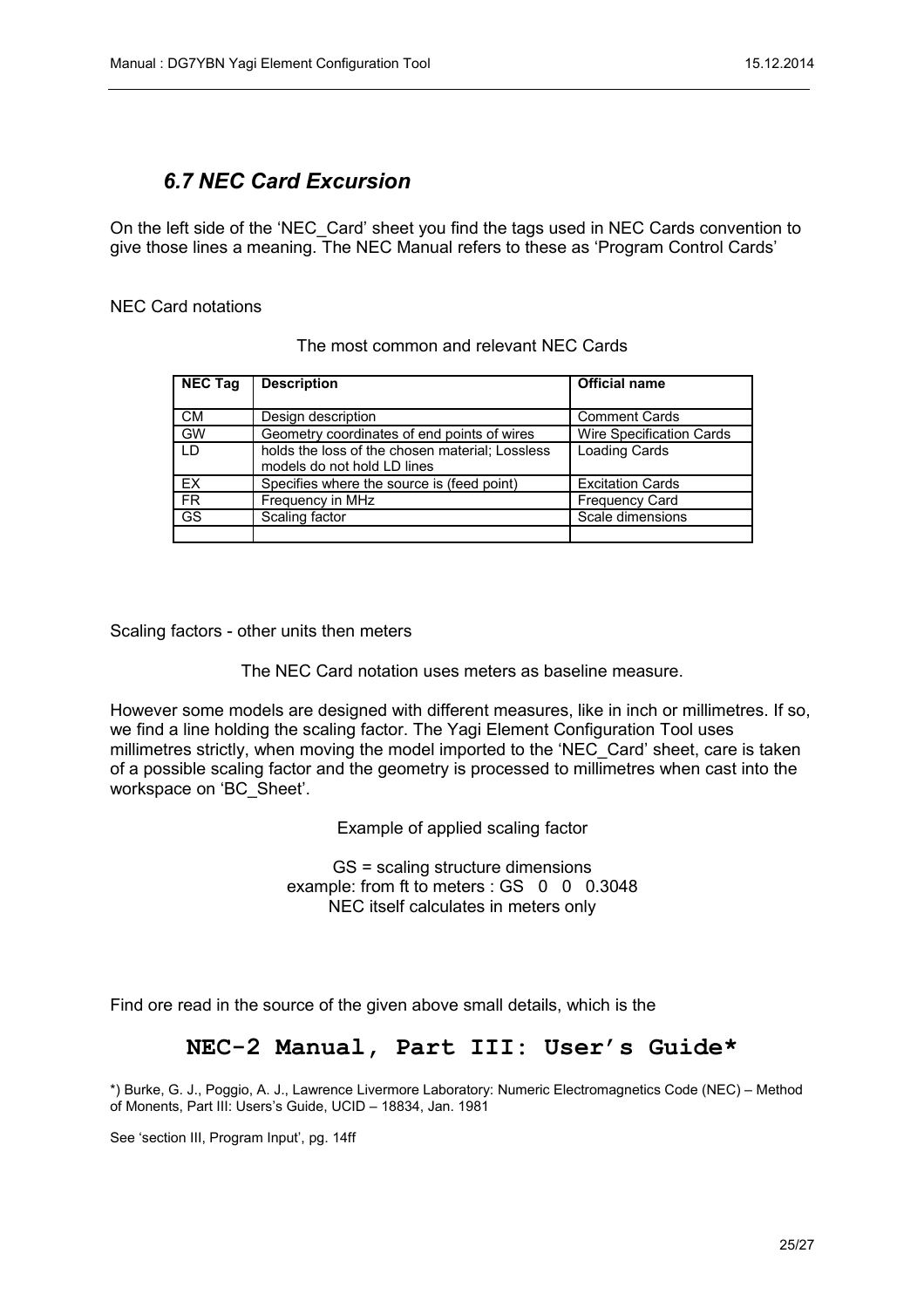# <span id="page-25-1"></span>**7 Platforms**



The 'Yagi Element Configuration Tool' is tested on the following systems

- MS Excel 2003 on MS Windows XP Professional
- MS Excel 2007 on MS Windows XP Professional
- MS Excel 2010 on MS Windows 7 Professional

It should do fine with any 'non Pro-version' of MS Windows XP and MS Windows 7 too.

Sorry, due to the implementation of those handy file systems objects (fso) to open, load or safe CSV and NEC files the following elder versions of MS Windows are not suitable to run this application on:

- $\cdot$  MS Windows 95 + 98,
- MS Windows 2000
- MS Excel from the 97 MS Office … are not supported.

# 64 Bit?

A 64 bit Operating System like win7 Professional itself is no problem, but a 64 bit MS Excel still is, due to the definition of 64 bit data words and calls to API DLLs. This can be solved, a part of this is done already. But up to today I do not have a 64 bit MS Excel installation to test with.

# <span id="page-25-0"></span>**8 Disclaimer**

The Yagi Element Configuration Tool is an MS Excel with several thousand lines of Visual Basic for Applications (VBA in vers. VB 6.0) code running in the background. As this is not compiled runtime code it can easily be manipulated and seriously harm your computer or do harm to files on it.

#### **Using this file is no own risk. No guarantee is given whatsoever. Use only downloads / files from known & save source.**

The logos, notations, brands and trade names shown or mentioned in this manual are the property of the correlating companies and are subject to trademark rights!

Hartmut Klüver, 2014-12-15